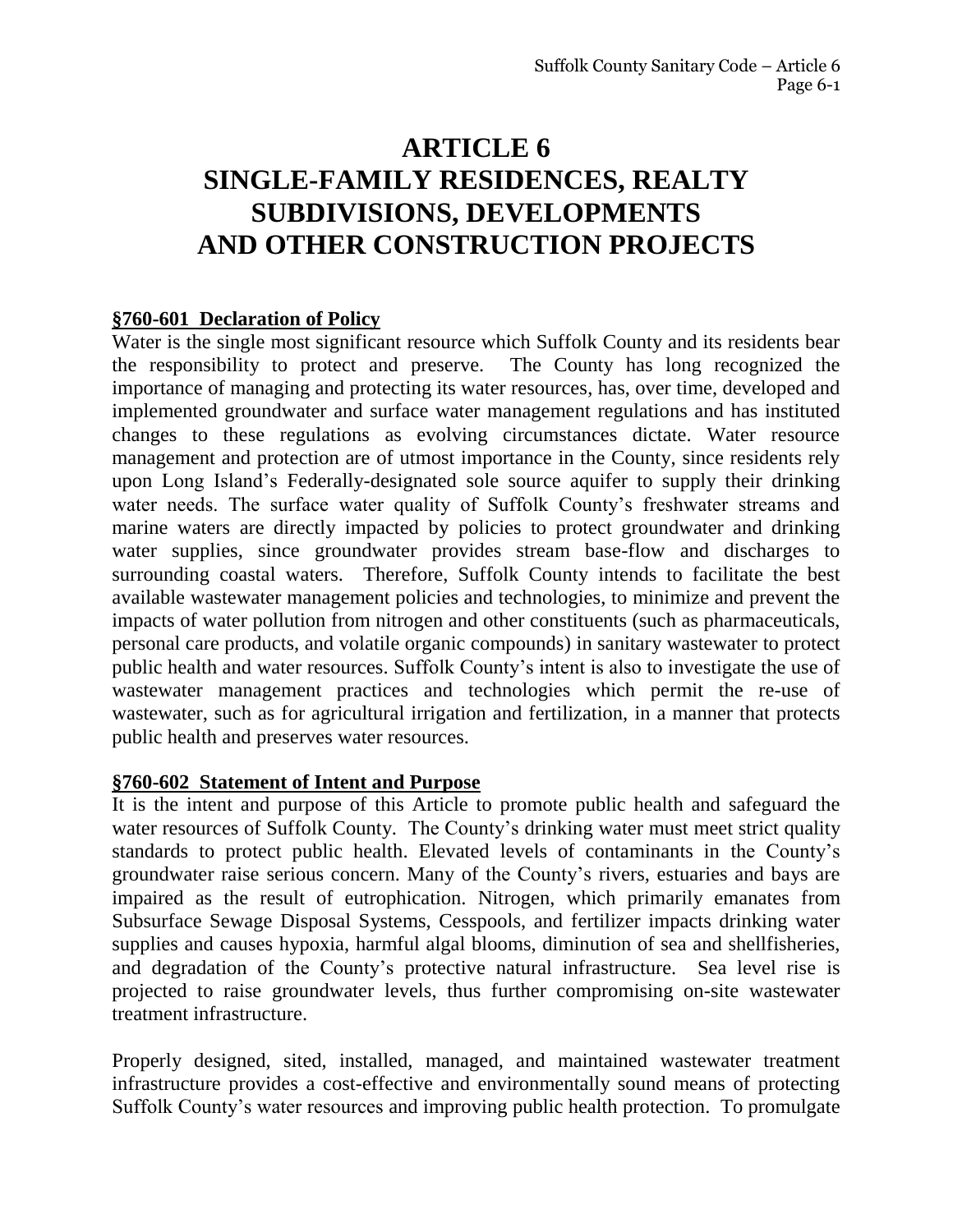the use of Community Sewerage Systems and improve the effectiveness of Subsurface Sewage Disposal Systems, the intent and purpose of this Article is to:

- a) Continue the lot size and Population Density Equivalent requirements of this Article.
- b) Establish requirements for the retrofit and replacement of Cesspools and Subsurface Sewage Disposal Systems.
- c) Establish requirements for the use of I/A OWTS for pre-existing Other Construction Projects which exceed the Population Density Equivalent requirements of this Article.
- d) Permit the use of Transfer of Development Rights in accordance with this Article to allow growth while protecting the water resources of the County.

#### **§760-603 Definitions**

As used in this Article, unless the context otherwise requires:

- 1. **Absorption Area** means the area of a Leaching Structure that allows the effluent wastewater to infiltrate the surrounding soil.
- 2. **Cesspool** means any buried chamber, including, but not limited to any perforated metal tank, perforated concrete or block vault or hollow excavation, which receives direct discharges of wastewater from a building sewer for the purpose of collecting solids and discharging liquid to the surrounding soil.
- 3. **Clustered Realty Subdivision** means a realty subdivision consisting of one or more relatively undersized parcels, which is designed in such a manner so as to allow a substantial unimproved portion of the Tract to stand open and uninhabited.
- 4. **Commercial or Industrial Center** means a Realty Subdivision, Development, or Clustered Realty Subdivision to be used for non-Single-Family Residence purposes.
- 5. **Community Sewerage System** means a system utilized for the collection and disposal of Sewage or other waste of a liquid nature, including the various devices for the treatment of such wastes, serving more than one parcel, whether owned by a municipal corporation, private utility, or otherwise.
- 6. **Community Water System** means a source of water and necessary appurtenances together with a distribution system serving more than one parcel, whether owned by a municipal corporation, private utility, or otherwise.
- 7. **Construction Project** means a Single-Family Residence or Conventional Single-Family Residential Subdivision or Development to be used for Single-Family Residence purposes.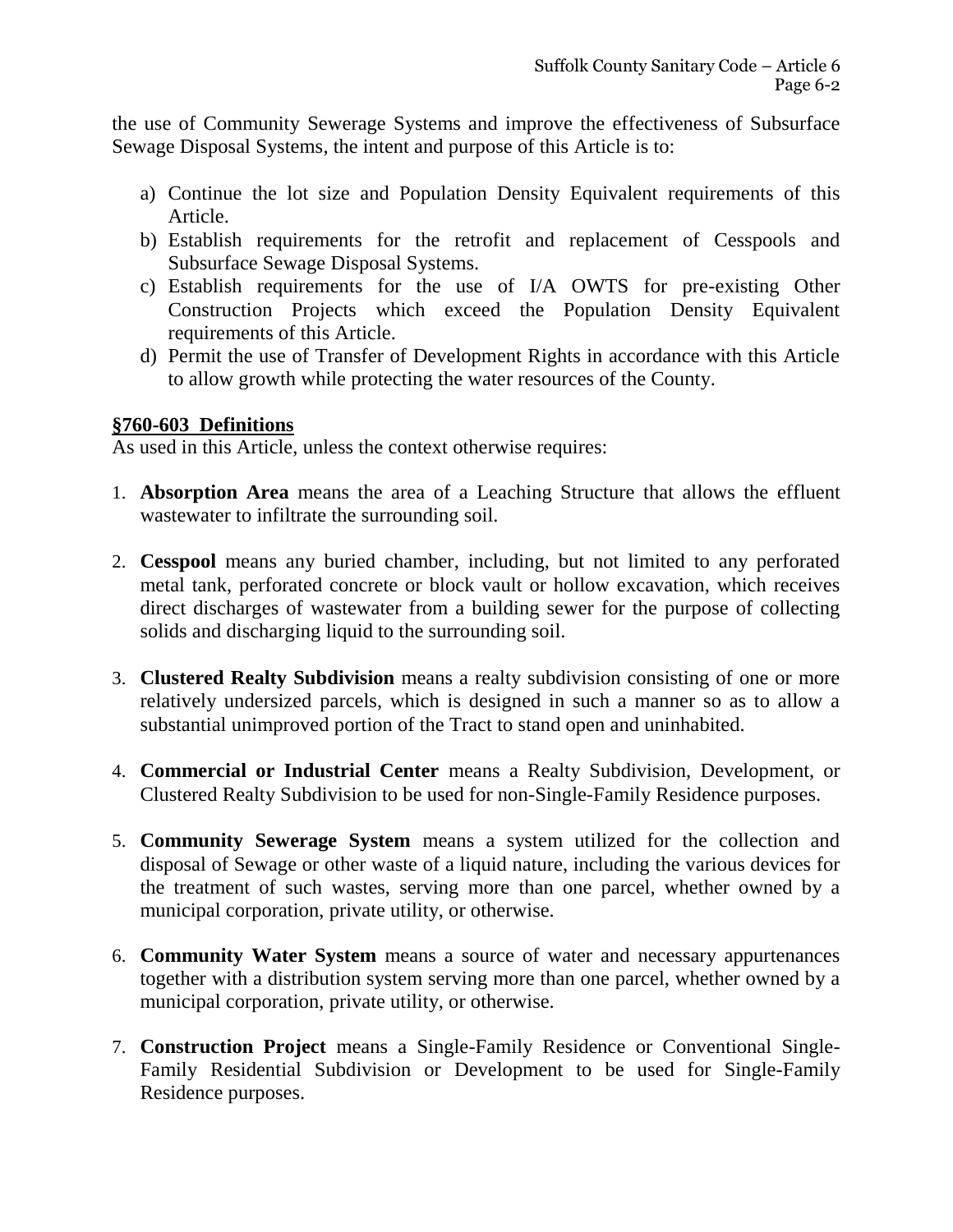- 8. **Conventional Septic System or Conventional Onsite Wastewater Treatment System (OWTS)** means an onsite sanitary system consisting of a septic tank and any associated interconnecting piping, a leaching structure(s) and any associated interconnecting piping that does not have any active or mechanical means of treatment or any supplemental filtration components.
- 9. **Conventional Single-Family Residential Subdivision or Development** means a Realty Subdivision, Development or Clustered Realty Subdivision to be used for Single-Family Residence purposes.
- 10. **Density Load** means the quantity of Sewage expected to be discharged from existing and/or proposed permanent structure(s) on a parcel, excluding Kitchen/Gray Load, expressed in gallons per day per applicable unit and utilized to evaluate the need for Sewage treatment when compared to the Population Density Equivalent for the project.
- 11. **Density Loading Rate** means the flow factor established by Department standards to determine the Density Load of an Other Construction Project parcel based on the use(s) of the parcel.
- 12. **Department** means the Suffolk County Department of Health Services.
- 13. **Design Sewage Flow** means the sum of the Hydraulic Load(s) from all uses of a building(s) on an Other Construction Project parcel and utilized to determine the size of the Sewage disposal system(s).
- 14. **Developer** means any person or group of persons, or any legally cognizable entity or entities or any combination of the foregoing, that:
	- 1. is undertaking or participating in the establishment of a Construction Project or Other Construction Project:
		- a. either individually, or
		- b. pursuant to a common scheme, plan or venture, or
	- 2. owns, acquires, possesses, controls or creates a Construction Project or Other Construction Project.
- 15. **Development** means two, three or four contiguous parcels located wholly or partially within the County of Suffolk, or any Tract of land located wholly or partially within the County of Suffolk which has, is or will be divided into two, three, or four identifiable parcels.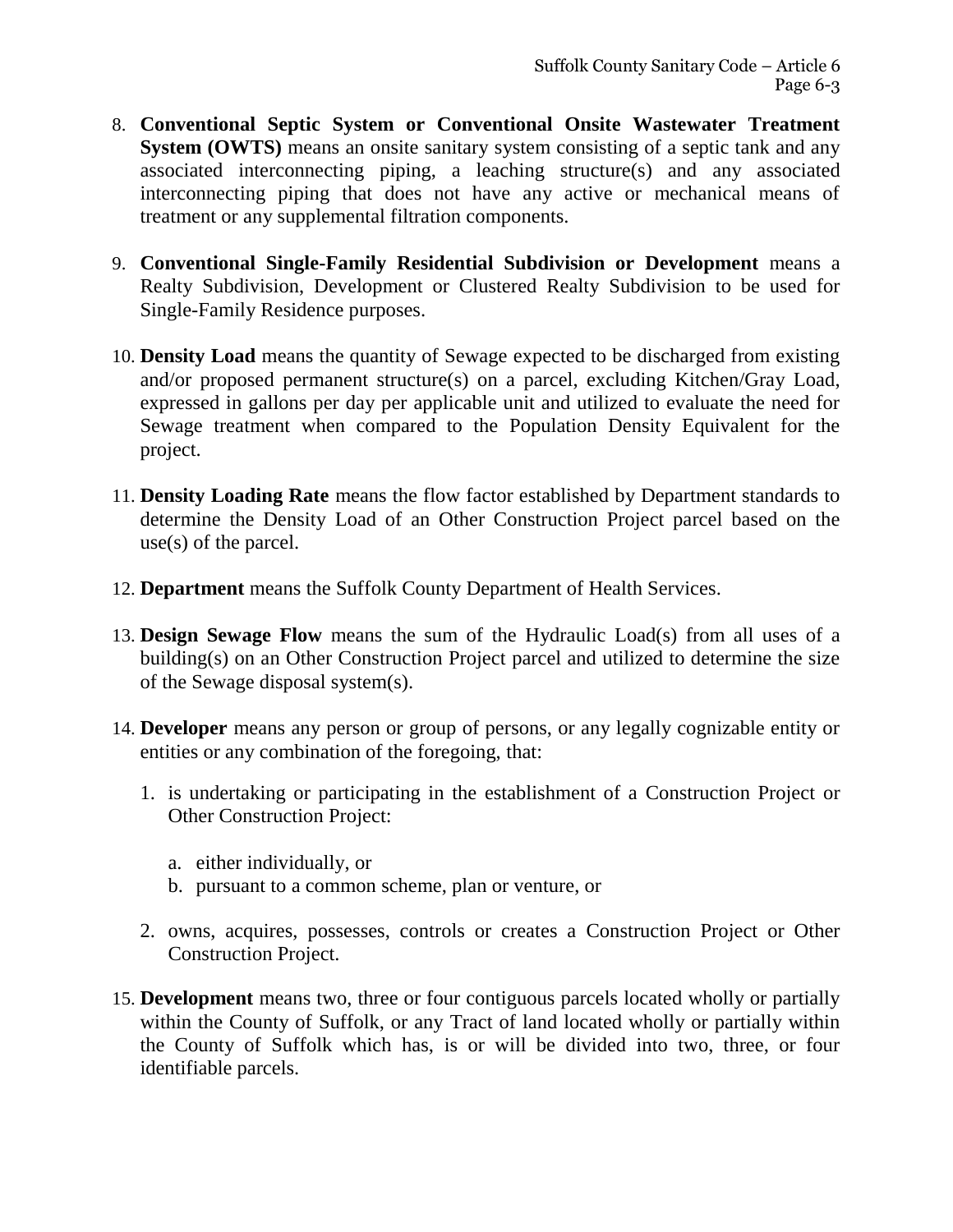- 16. **Development Rights** is defined in the same way as under Section 261-a (1) of the Town Law (McKinney's, 1995).
- 17. **Failed System** means any Cesspool or Individual Sewerage System that does not adequately treat and/or disperse wastewater so as to create a public or private nuisance or threat to public health or environmental quality, as evidenced by and including, but not limited to, one or more of the following conditions:
	- 1. Continued failure to accept wastewater into the building sewer;
	- 2. Continued discharge of wastewater to a basement, subsurface drain, stormwater collection, conveyance or treatment device, or watercourse unless expressly permitted by the Department;
	- 3. Wastewater rising to the surface of the ground over or near any part of an OWTS or seeping from the Absorption Area at any change in grade, bank or road cut;
	- 4. Where pumping of the Cesspool, septic tank, I/A OWTS, or Leaching Structure is required four or more times per year due to the infiltration of groundwater into the system, a collapsed Leaching Structure, or clogged Absorption Area which does not allow effluent to infiltrate the surrounding soils. This condition excludes grease trap maintenance or commercially reasonable, regular/scheduled preventative maintenance of a Cesspool, septic tank, I/A OWTS, or Leaching Structure. The Department may promulgate Standards pursuant to this Article defining commercially reasonable, regular/scheduled preventative maintenance;
	- 5. Where groundwater seeps into a septic tank, Cesspool, pump tank/basin, distribution box/manhole, or Leaching Structure after it is pumped;
	- 6. Any structural damage or deterioration that has caused structural damage to the Individual Sewerage System, as determined by a NYS Licensed Design Professional or a contractor/Developer holding an active Liquid Waste License pursuant to Suffolk County Code Chapter 563, Article VII (Septic Industry Businesses) through the Suffolk County Department of Labor, Licensing and Consumer Affairs. A determination of structural damage or deterioration that causes structural damage by a NYS Licensed Design Professional (registered architect or licensed professional engineer) shall supersede a Liquid Waste License holder's determination.
- 18. **Groundwater Management Zone** means any of the areas delineated in Suffolk County by the "Long Island Comprehensive Waste Treatment Management Plan (L.I. 208 Study)," as revised by the "Long Island Groundwater Management Plan," and subsequent revisions adopted by the Board identifying differences in regional hydrogeologic and groundwater quality conditions. The boundaries of the Groundwater Management Zones are set forth on a map adopted by the Board, filed in the Office of the Commissioner.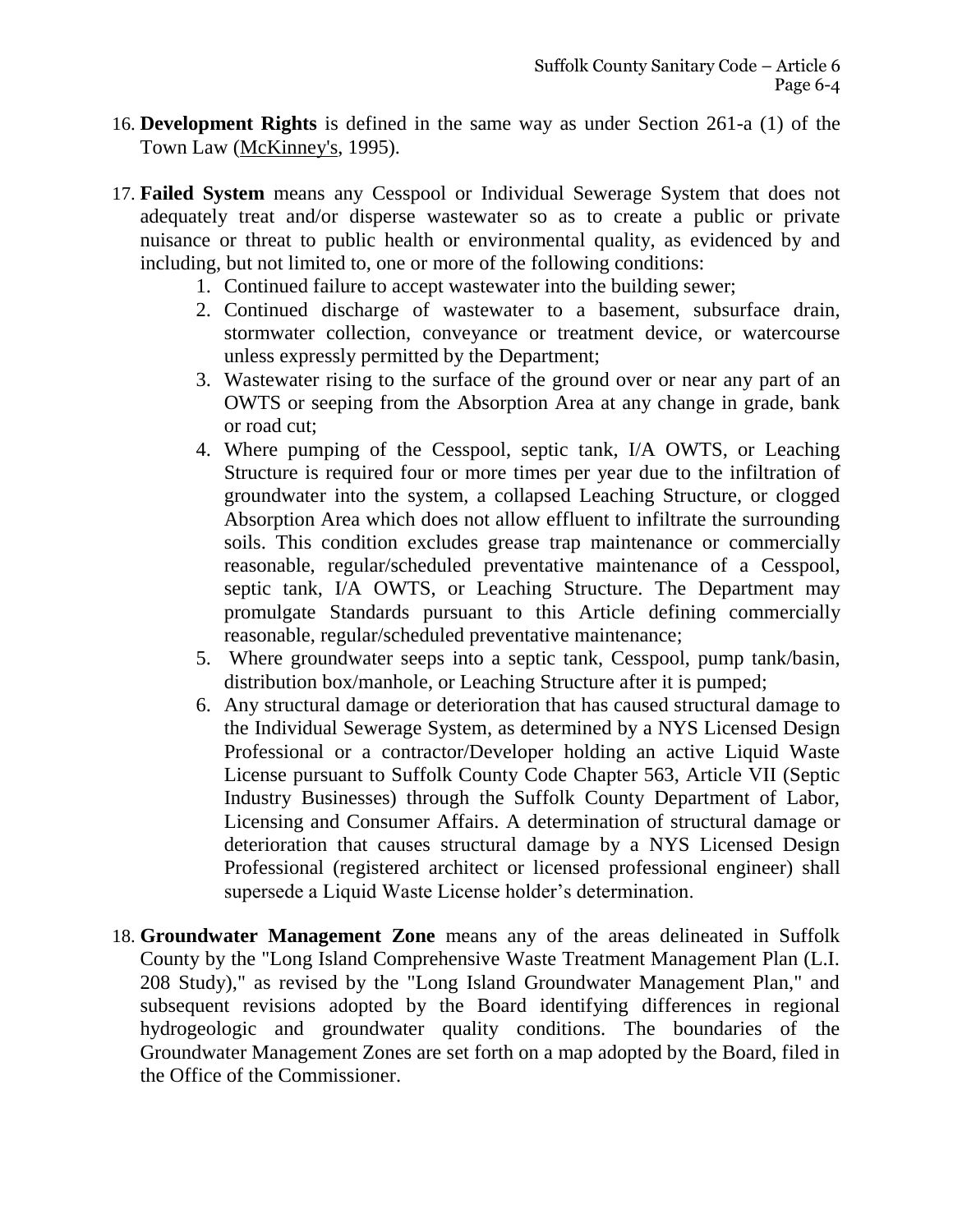- 19. **Hydraulic Load** means the sum of the Density Load and Kitchen/Gray Load for a particular use of a building on a parcel expressed in terms of gallons per day per applicable unit.
- 20. **Individual Sewerage System** means any onsite sanitary system consisting of a septic tank and/or I/A OWTS tank(s) with any associated interconnecting piping, a leaching structure(s) and any associated interconnecting piping. OWTS and I/A OWTS are classified as Individual Sewerage Systems.
- 21. **Individual Water Supply System** means a single system of piping, tanks, or other facilities together with a source of water intended to supply only a single parcel.
- 22. **Innovative and Alternative Onsite Wastewater Treatment System(s) (I/A OWTS)**  means an onsite decentralized wastewater treatment system(s) that, at a minimum, is designed to reduce total nitrogen in treated effluent to 19 mg/l. An I/A OWTS can serve more than one parcel, but shall not be considered sewering, Community Sewerage Systems, or Modified Subsurface Sewage Disposal (denitrification) by the Department under this Article of the Code.
- 23. **Kitchen/Gray Load** means the volume of Sewage discharged from food preparation and service areas, or other gray water uses from Other Construction Projects (excluding uses from residential parcels such as, but not limited to, condominiums, Two Family Residences, Multi-Family Housing) expressed in terms of gallons per day per applicable unit, which has been omitted from the Density Load.
- 24. **Leaching Structure** means a perforated structure placed below grade, conforming to Department standards, from which septic tank and/or IA OWTS effluent will infiltrate the surrounding soil.
- 25. **Major Reconstruction** means to re-build or modify an existing Other Construction Project permanent structure(s) located on a parcel of land where the cost of the reconstruction is more than 50 percent of the market value of the existing permanent structure(s) as determined by a New York State certified real estate appraiser. Market value pertains only to the existing permanent structure itself, and does not pertain to the land, landscaping, or detached accessory structures on the parcel of land. Items to be excluded when calculating reconstruction costs or market value include, but are not limited to, plans, specifications, survey costs, permit fees, and outside costs such as landscaping, sidewalks, parking lots, swimming pools, fences, detached structures, irrigation systems, exterior drainage structures, and exterior utilities. Market value and reconstruction cost (cost of work) shall be calculated in accordance with Sections 4.4 and 4.5 of the United States Federal Emergency Management Agency publication "Substantial Improvement/Substantial Damage Desk Reference," FEMA P-758/May 2010.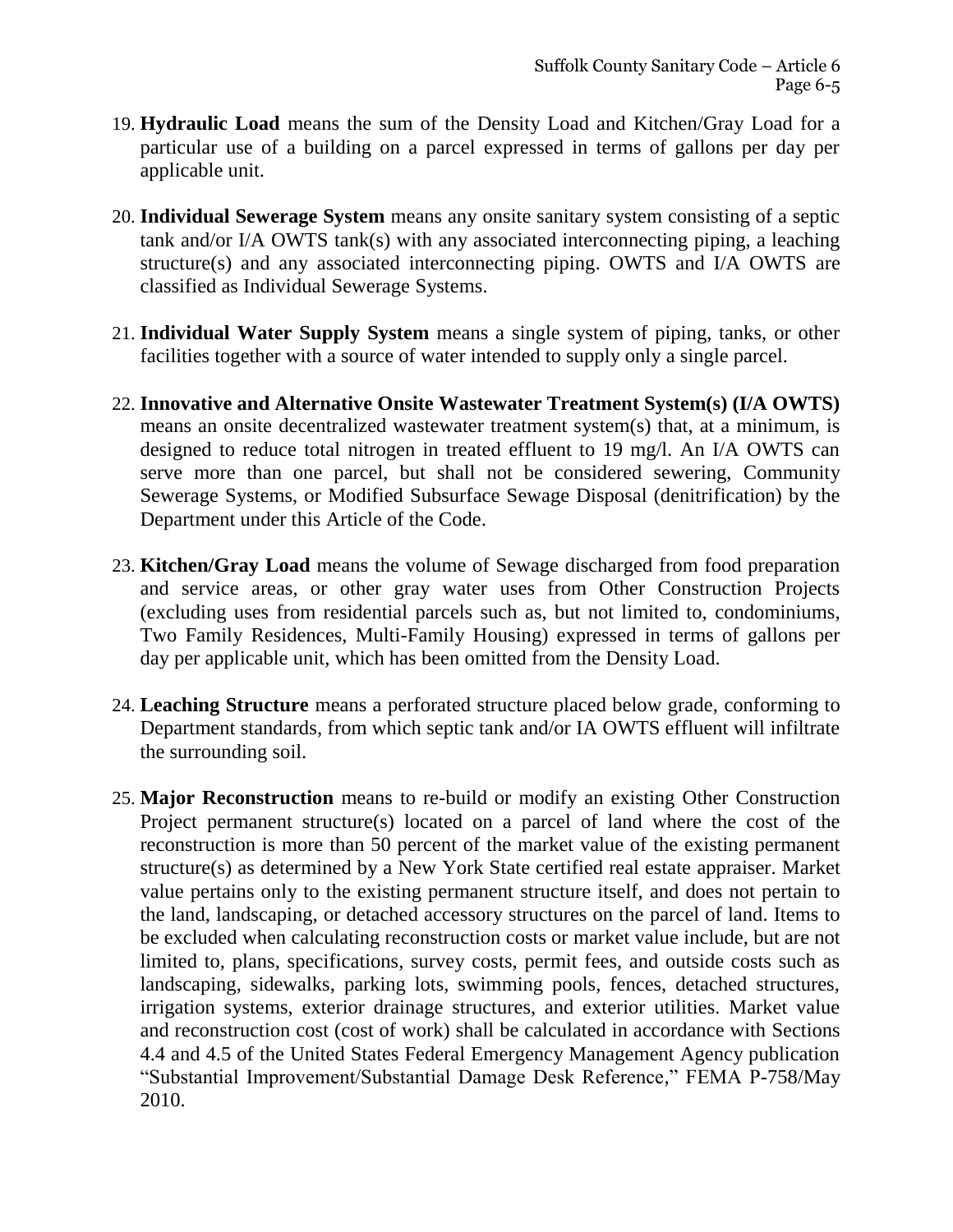- 26. **Modified Subsurface Sewage Disposal System** means an onsite Sewage Treatment System or Treatment Works which includes processes capable of meeting applicable discharge standards and where the designed Sewage treatment capacity of the system shall not exceed 15,000 gallons per day.
- 27. **Multi-Family Housing** means dwelling units designed for occupancy by more than two single-family units.
- 28. **Non-Residential Parcel** means any parcel that is not a residential parcel.
- 29. **Other Construction Project** means a project other than a Single-Family Residence, or Conventional Single-Family Residential Subdivision or Development, including, but not limited to condominiums, Two-Family Residences, Multi-Family Housing, and Commercial or Industrial Centers, whether or not there is a division of land involved.
- 30. **OWTS Replacement** means the abandonment and/or removal of an existing Individual Sewerage System or Cesspool and installation of a new Individual Sewerage System. Applications for OWTS Replacement shall not propose any change of use, new Construction Project, Other Construction Project, or change the amount of Sewage discharged from a permanent structure.
- 31. **OWTS Retrofit** means the modification or alteration of an existing Cesspool or Individual Sewerage System. Such modification or alteration shall include, but not be limited to: the replacement or addition of a septic tank, grease trap, components of an I/A OWTS, lift station, pump station, distribution box or manhole to an existing Sewage disposal system; replacement or addition of new leaching structures to an existing Sewage disposal system; or replacement, addition, or re-configuration of Sewage disposal system piping, control panel, pumps or other appurtenances. Applications for OWTS Retrofit shall not propose any change of use, new Construction Project or Other Construction Project, or change the amount of Sewage discharged from a permanent structure.
- 32. **Population Density Equivalent** means the maximum Density Load permitted to be discharged from a parcel utilizing an Individual Sewerage System in the absence of a Community Sewerage System, a Sewage Treatment System or a Modified Subsurface Sewage Disposal System, based on the calculated population per unit area expressed in gallons per day.
- 33. **Property Owner** means the holder of the legal and/or equitable title to real property.
- 34. **Realty Subdivision** means a realty subdivision as defined in Section 1115 of the Public Health Law of the State of New York and Section 17-1501 of the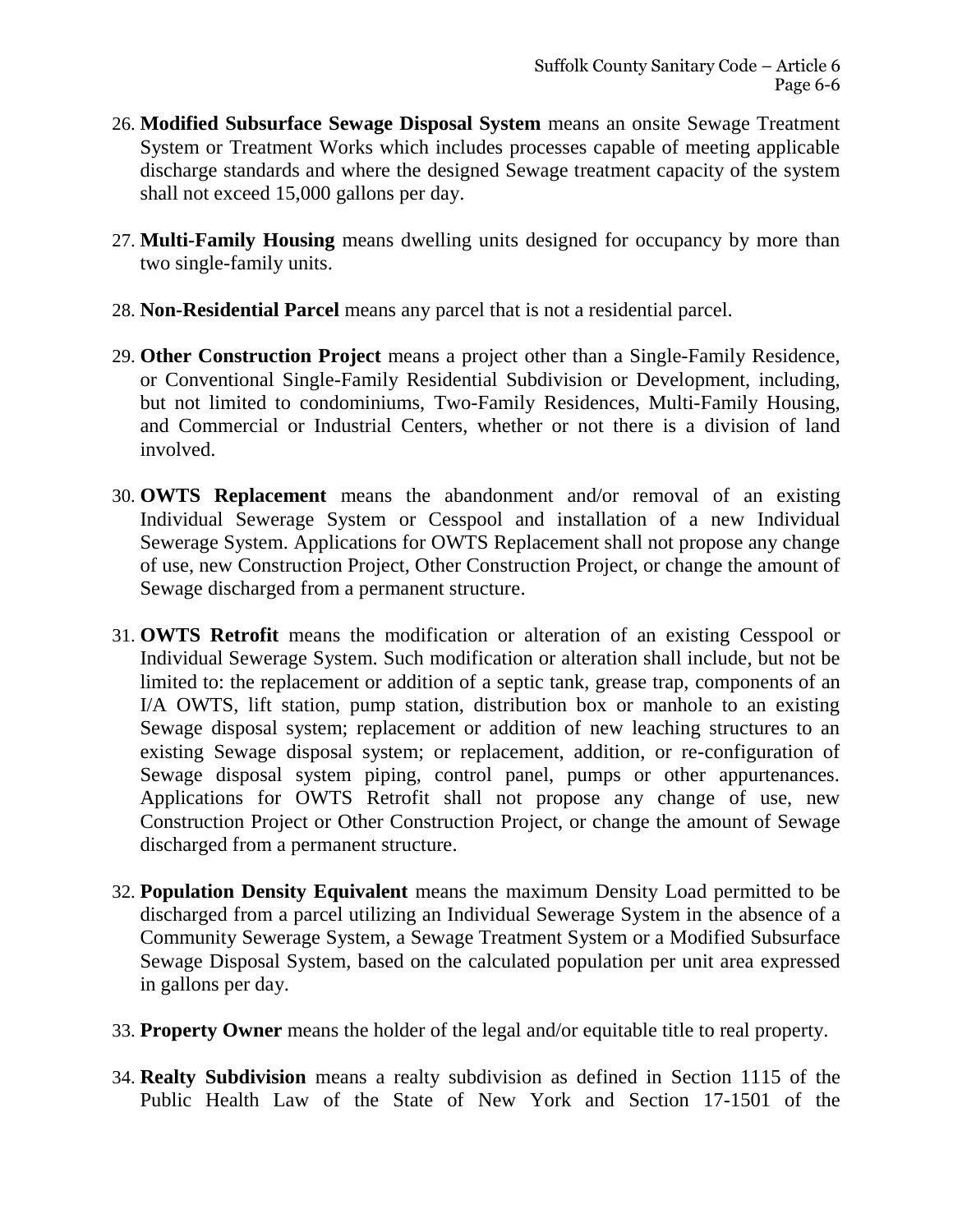Environmental Conservation Law of the State of New York as such statutes may be amended from time to time.

- 35. **Residential Parcel** means any parcel of land of five (5) acres or less located wholly or partially in the County of Suffolk, any point on the boundary line of which is less than one-half mile from any point on the boundary line of another such lot in the same Tract, unless any such lot may not legally be used for residential purposes. Without limiting the generality of the foregoing, the term residential shall include temporary, seasonal and permanent residential use.
- 36. **Sewage** means water-carried human or animal wastes from residences, institutions, businesses, commercial buildings and establishments, and industrial buildings and establishments or a combination thereof, together with Kitchen/Gray Load. Industrial wastes or other wastes shall not be considered Sewage for purposes of this Article unless otherwise stated. "Industrial wastes" and "other wastes" have the meanings as defined in Environmental Conservation Law Sections 17-0105(5) and (6).
- 37. **Sewage Collection System** means the structures, devices and processes installed for the purposes of collecting Sewage and sludge.
- 38. **Sewage Treatment System** means a Sewage disposal system consisting of a Sewage Collection System and Treatment Works.
- 39. **Single-Family Residence** means a single dwelling unit, i.e. one or more rooms with provision for living, cooking, sanitary and sleeping facilities arranged for the use of one family.
- 40. **Subsurface Sewage Disposal System** means a Sewage disposal system designed to treat and dispose of septic tank, I/A OWTS or other treatment facility effluent, in the absence of a Community Sewerage System, Sewage Treatment System or Modified Subsurface Sewage Disposal System, by application of the effluent to a soil surface at a depth below the surface of the ground.
- 41. **Tract** means any real property, including contiguous parcels of land, which is held, owned, controlled or possessed, either singularly, jointly, commonly or otherwise, by a person or group of persons, or any legally cognizable entity or entities, or any combination of the foregoing, who are acting with reference to such body of land in concert or as part of a common scheme, plan or venture.
- 42. **Transfer of Development Rights** means the process by which Development Rights are transferred from one lot, parcel or area of land to another designated lot, parcel or area where increased density development is permitted by the Code.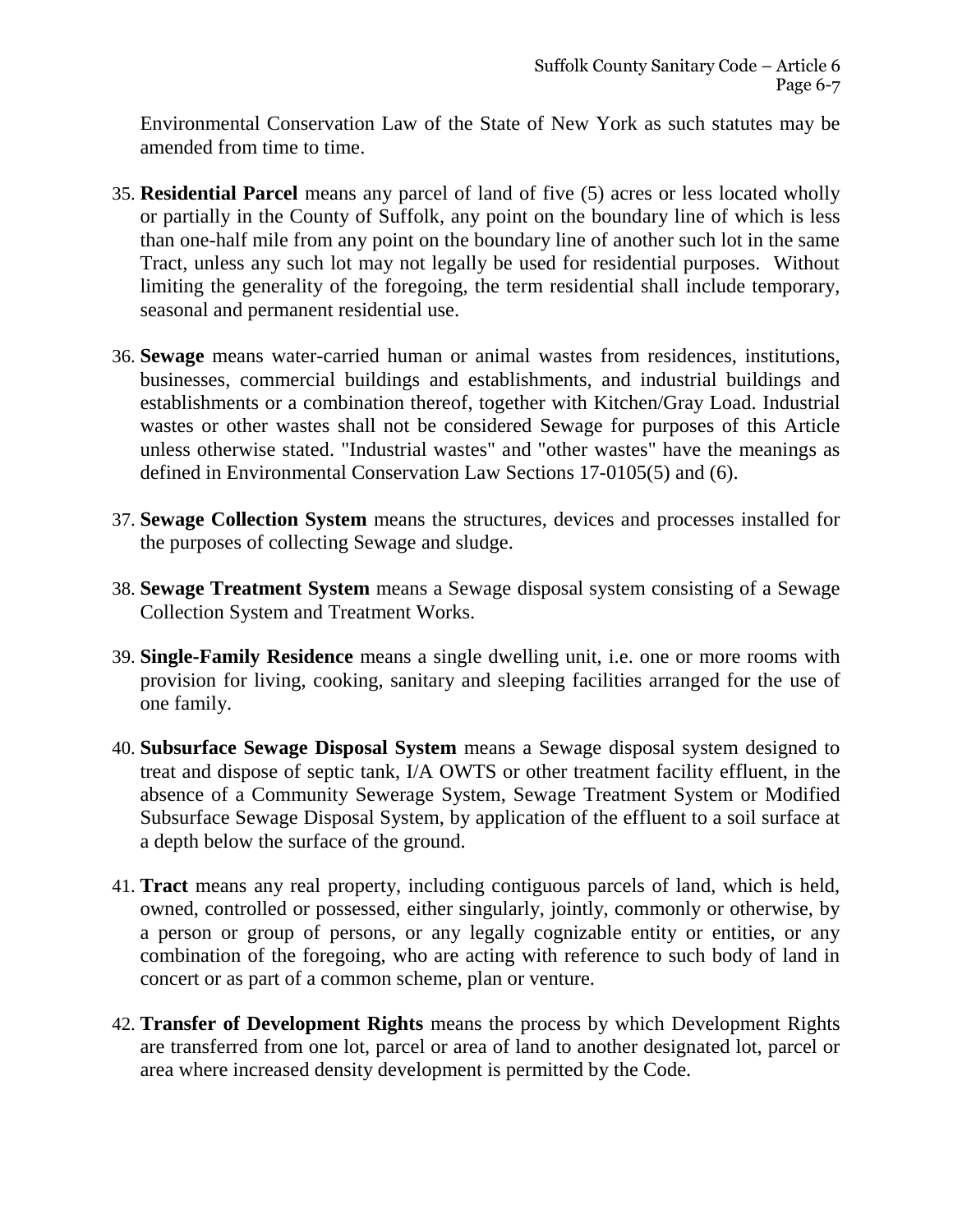- 43. **Treatment Works** means a facility designed for the purposes of removing certain components from Sewage by mechanical, chemical or biological means, and stabilizing and disposing of Sewage.
- 44. **Two-Family Residence** means a dwelling unit designed for occupancy by two separate single-family units.

## **§760-604 Department Approval of Plans for Construction Projects or Other Construction Projects**

- A. No Developer or Property Owner shall, after the effective date of this Article:
	- 1. engage in the creation of a Realty Subdivision, or sell, rent, offer for sale or lease any parcel in a Realty Subdivision unless prior Department approval has been obtained for the existing or proposed water supply and Sewage disposal facilities in the Realty Subdivision;
	- 2. engage in the creation of a Development, or lease, rent, give, devise, or otherwise dispose of any parcel in a Development, or erect or cause to be erected any permanent building on any parcel in the Development unless prior Department approval has been obtained for the existing or proposed water supply and Sewage disposal facilities in the Development;
	- 3. engage in the creation of a Single-Family Residence or Other Construction Project, or erect or cause to be erected any permanent building unless prior Department approval has been obtained for the existing or proposed water supply and Sewage disposal facilities for the Single-Family Residence or Other Construction Project.
- B. A Tract of land which is divided shall constitute either a Development or Realty Subdivision notwithstanding:
	- 1. the method or purpose of such division, or the allowable types of use applicable to such Tract, whether commercial, residential, industrial, or other authorized use under local ordinances;
	- 2. the method used to describe such Tract whether by metes and bounds, or by reference to a map of the property, or otherwise.

## **§760-605 Licensing Requirements and Department Approval of Retrofits and Replacements**

- A. After July 1, 2018, contractors or Developers:
	- 1. holding an active Liquid Waste License pursuant to Suffolk County Code Chapter 563, Article VII (Septic Industry Businesses) through the Suffolk County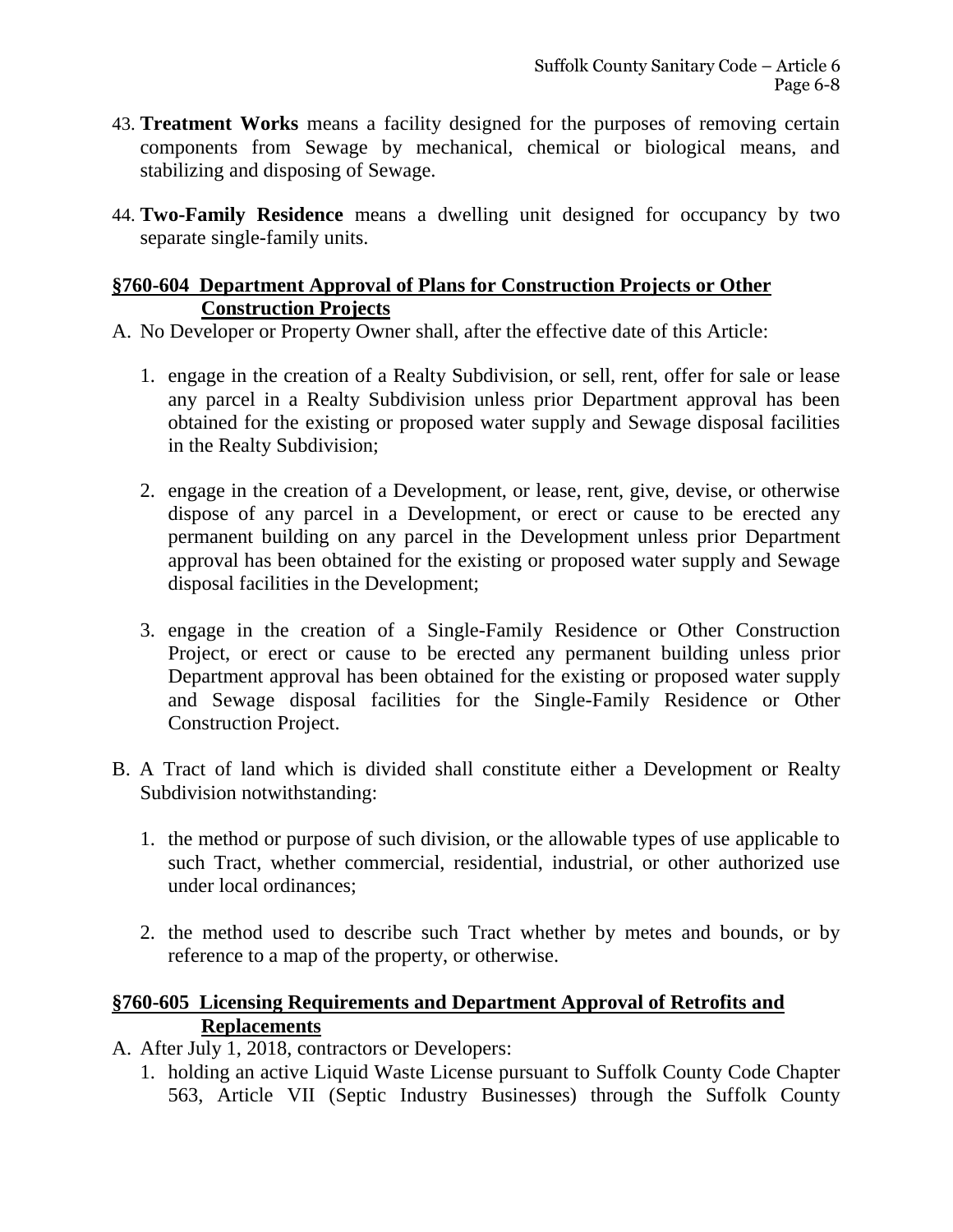Department of Labor, Licensing and Consumer Affairs must report all pumping of septic tanks, I/A OWTS, Cesspools, grease traps, and Leaching Structures to the Department in accordance with standards established by the Department.

- 2. holding an active Liquid Waste License pursuant to Suffolk County Code Chapter 563, Article VII (Septic Industry Businesses) through the Suffolk County Department of Labor, Licensing and Consumer Affairs must report all OWTS Replacements or OWTS Retrofits to the Department in accordance with standards established by the Department.
- B. After July 1, 2019:
	- 1. no Property Owner, contractor, or Developer shall engage in an OWTS Replacement or an OWTS Retrofit of an existing Cesspool or Individual Sewerage System for any permanent structure unless Department approval is obtained for the proposed OWTS Retrofit or OWTS Replacement of the Individual Sewerage System. This requirement shall exclude parcels located within a proposed sewer district as approved by the Commissioner in accordance with Department standards.
	- 2. an OWTS Replacement or an OWTS Retrofit shall comply with the Department's current standards and the minimum State requirements as set forth in 10 New York Code of Rules and Regulations ("NYCRR"), Part 75, to the extent applicable to Suffolk County. This requirement shall exclude parcels located within a proposed sewer district as approved by the Commissioner in accordance with Department standards.
- C. No contractor or Developer shall:
	- 1. engage in the OWTS Replacement of a Cesspool or Individual Sewerage System with a new Individual Sewage System for any permanent structure unless said contractor or Developer holds an active Liquid Waste License pursuant to Suffolk County Code Chapter 563, Article VII (Septic Industry Businesses) through the Suffolk County Department of Labor, Licensing and Consumer Affairs.
	- 2. engage in the OWTS Retrofit of a Cesspool or Individual Sewerage System for any permanent structure unless said contractor or Developer holds an active Liquid Waste License pursuant to Suffolk County Code Chapter 563, Article VII (Septic Industry Businesses) through the Suffolk County Department of Labor, Licensing and Consumer Affairs.
	- 3. engage in the installation of a new Individual Sewerage System for any new Construction Project or Other Construction Project unless said contractor or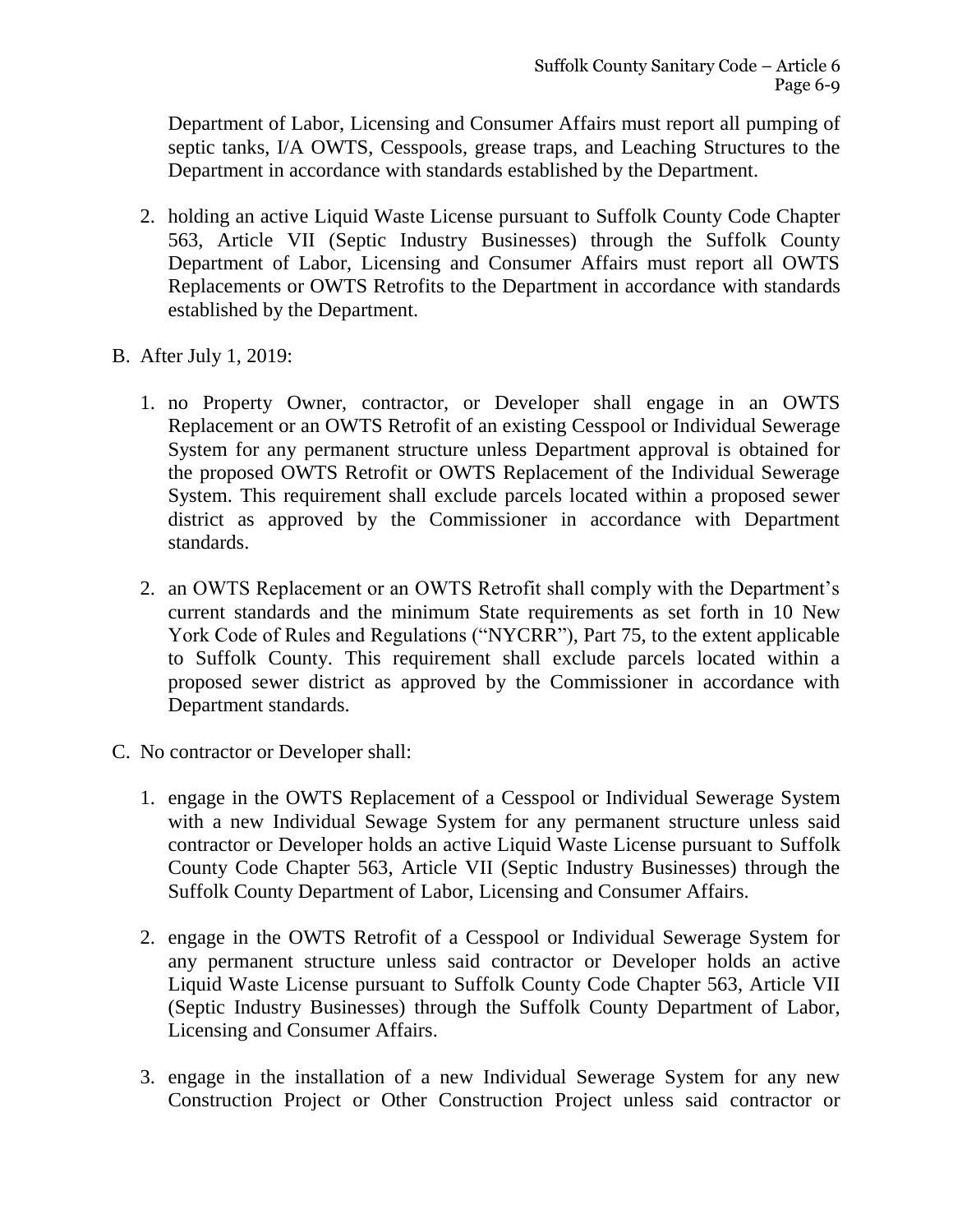Developer holds an active Liquid Waste License pursuant to Suffolk County Code Chapter 563, Article VII (Septic Industry Businesses) through the Suffolk County Department of Labor, Licensing and Consumer Affairs.

#### **§760-606 Applications for Approval**

- A. Applications for Department approval of existing and/or proposed water supply and Sewage disposal facilities, as required by Sections 760-604 and 760-605 above, shall:
	- 1. conform with the standards and regulations prescribed in this Code; and
	- 2. conform with all other Department bulletins, regulations, and requirements; and
	- 3. be made on forms provided by the Department; and
	- 4. be accompanied by such maps, plans, reports, specifications, and data as the Department may require or direct.
- B. Plans other than those for a Community Water System, Community Sewerage System, and/or an I/A OWTS shall indicate water and/or sewerage systems located upon each parcel.
- C. Plans other than those for a Community Water System, Community Sewerage System, and/or an I/A OWTS shall not propose to furnish water to more than one parcel and/or dispose of Sewage from more than one parcel.
- D. Where a Developer proposes to obtain and furnish water supply and/or sewerage facilities for a Construction Project or Other Construction Project by connection to an existing Community Water System, Community Sewerage System, and/or I/A OWTS, the Developer shall supply the Department with a certification in writing by the owner of the utility that such facilities shall be furnished and kept available in good operating condition for the Construction Project or Other Construction Project.
- E. The Department, in its discretion, may require the Developer to furnish a performance bond to the owner of such utility conditioned upon the Developer's making connection to the utility within a specified reasonable period of time.
- F. The Department shall have the authority to promulgate procedures, protocols and standards as necessary for the implementation of wastewater management practices and technologies which permit the re-use of wastewater, such as for agricultural irrigation and fertilization, in a manner that protects public health and preserves water resources in accordance with this Code. Water re-use proposals shall require Department approval in accordance with the established procedures, protocols and standards.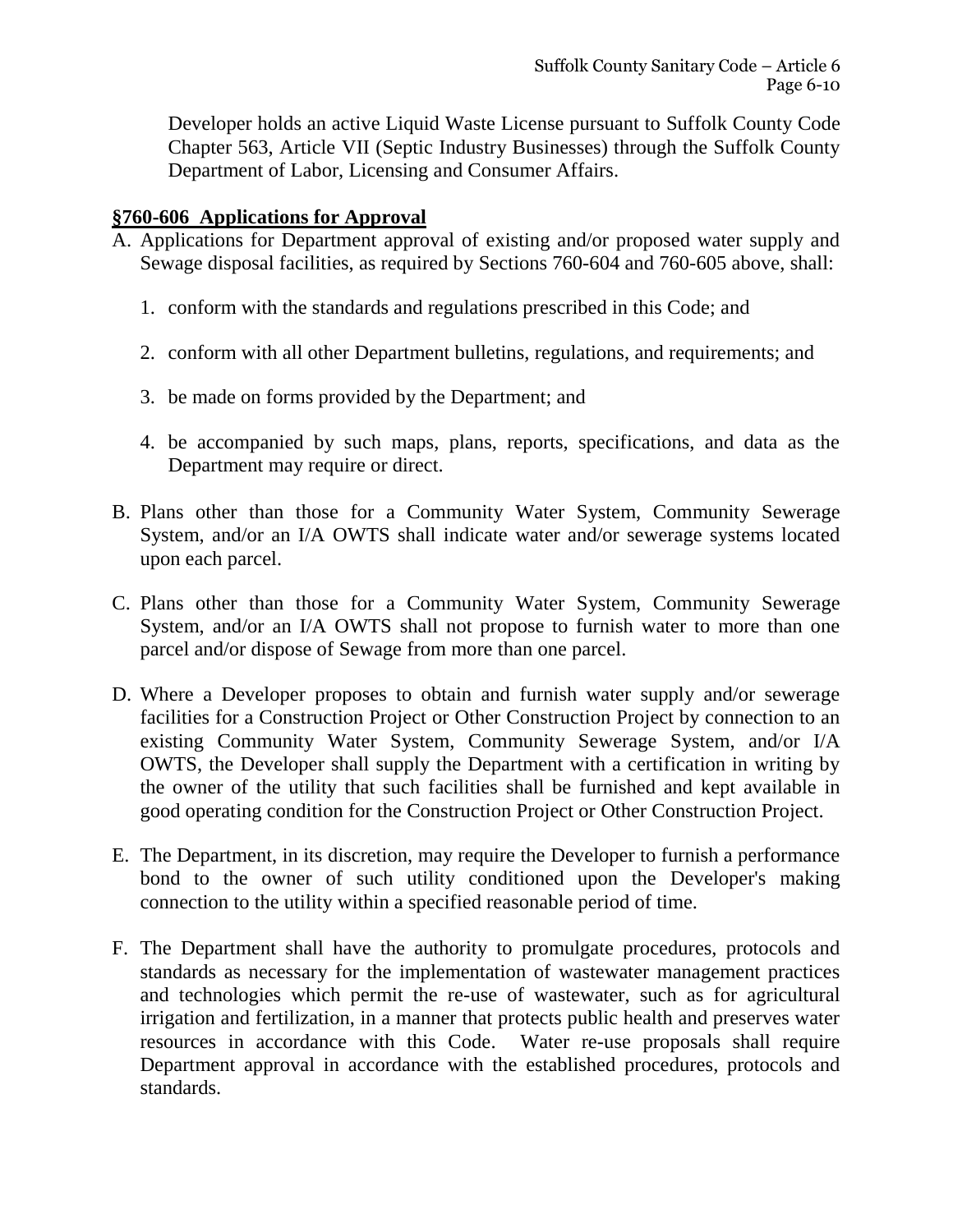#### **§760-607 Filing Requirements**

Every Developer that obtains Department approval of a Realty Subdivision or Development, as required by Section 760-604, shall thereafter file a map of such Realty Subdivision or Development, as the case may be, bearing the stamp of approval of the Department, in the Office of the Clerk of the County of Suffolk within one (1) year of the date of approval of the Department.

## **§760-608 Sewage Facilities Requirements for Construction Projects (Single-Family Residences and Conventional Single-Family Residential Subdivisions or Developments)**

- A. A Community Sewerage System method of Sewage disposal is required when any of the following conditions are present:
	- 1. the Construction Project or any portion thereof, is located within an existing sewer district.; This requirement shall apply in the absence of proof satisfactory to the Department that the Developer cannot effect arrangements for the installation and/or connection of the sewerage system to the existing sewer district;
	- 2. the Construction Project is located in an area where the subsoil or groundwater conditions are not conducive to the proper functioning of Individual Sewerage Systems;
	- 3. the Construction Project is located outside of Groundwater Management Zones III, V and VI, and the Construction Project parcels are less than 20,000 square feet in area, unless the Realty Subdivision or Development meets the Population Density Equivalent requirements of paragraph B.1.a. of this Section. This condition does not apply to a Construction Project that has an exemption pursuant to Section 760- 612 of this Article; or
	- 4. the Construction Project is located within Groundwater Management Zones III, V or VI, and the Construction Project is less than 40,000 square feet in area, unless the Realty Subdivision or Development meets the Population Density Equivalent requirements of paragraph B.2.a. of this Section. This condition does not apply to a Construction Project that has an exemption pursuant to Section 760-612 of this Article.
- B. Individual Sewerage Systems may be approved by the Department as to the method of Sewage disposal provided the following conditions are met:
	- 1. For Construction Projects located outside of Groundwater Management Zones III, V, and VI;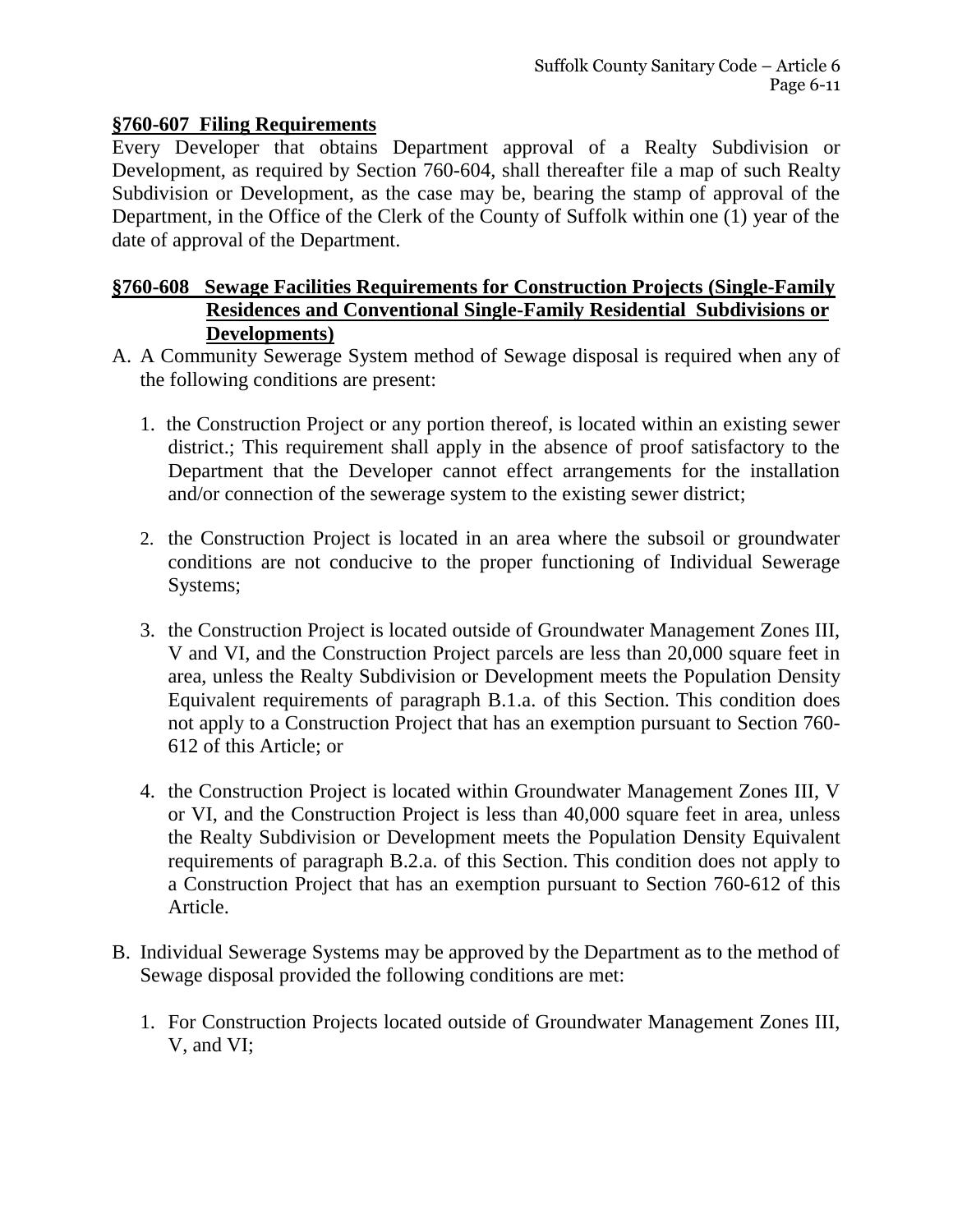- a. the Construction Project consists of parcels which have an area of at least 20,000 square feet; or the Realty Subdivision or Development has a Population Density Equivalent equal to or less than that of a Realty Subdivision or Development of Single-Family Residences in which all parcels consist of an area of at least 20,000 square feet; or the Construction Project has an exemption pursuant to Section 760-612 of this Article; and
- b. the Construction Project, or any portion thereof, is not located within an existing sewer district and is located in an area where subsoil and groundwater conditions are conducive to the proper functioning of Individual Sewerage Systems; and
- c. Individual Sewerage Systems comply with the Department's current standards and the minimum State requirements as set forth in 10 New York Code of Rules and Regulations (" NYCRR"), Part 75, to the extent applicable to Suffolk County; and
- d. the requirements of Section 760-609 hereof are complied with.
- 2. For Construction Projects located within Groundwater Management Zones III, V, or VI;
	- a. the Construction Project consists of parcels which have an area of at least 40,000 square feet; or the Realty Subdivision or Development has a Population Density Equivalent equal to or less than that of a Realty Subdivision or Development of Single-Family Residences in which all parcels consist of an area of at least 40,000 square feet; or the Construction Project has an exemption pursuant to Section 760-612 of this Article; and
	- b. the Construction Project, or any portion thereof, is not located within an existing sewer district and is located in an area where subsoil and groundwater conditions are conducive to the proper functioning of Individual Sewerage Systems; and
	- c. the Individual Sewerage Systems comply with the Department's current standards and the minimum State requirements as set forth in 10 NYCRR, Part 75, to the extent applicable to Suffolk County; and
	- d. the requirements of Section 760-609 hereof are complied with.

3. Realty Subdivisions or Developments may have parcels of less than 20,000 square feet in areas within Groundwater Management Zones I, II, IV, VII or VIII with the use of Transfer of Development Rights in conformance with standards established by the Department.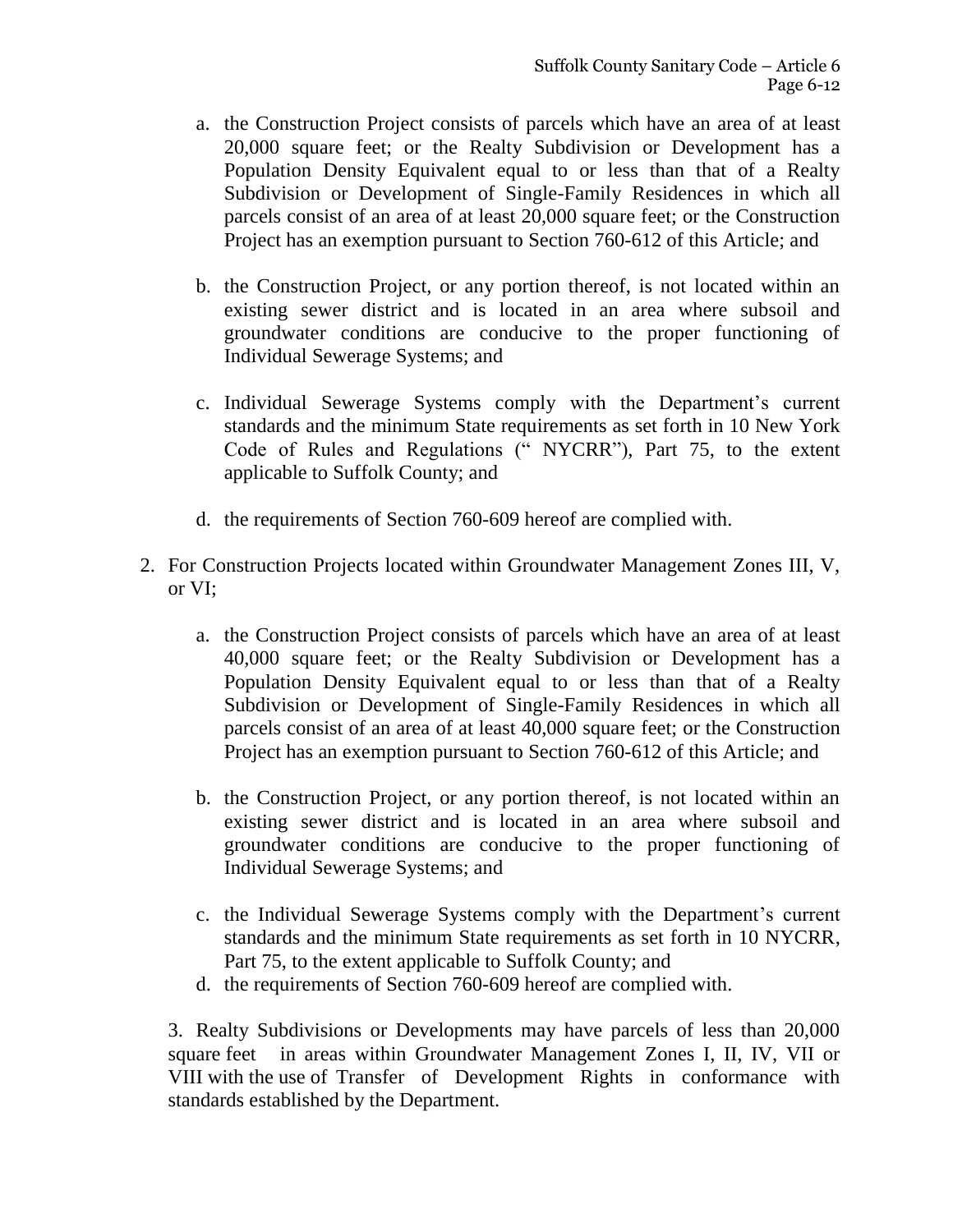4. Realty Subdivisions or Developments may have parcels of less than 40,000 square feet in areas within Groundwater Management Zones III, V or VI with the use of Transfer of Developments Rights in conformance with standards established by the Department.

## **§760-609 Water Facilities Requirements for Construction Projects (Single-Family Residences and Conventional Single-Family Residential Subdivisions or Developments)**

- A. A Community Water System method of water supply is required when any of the following conditions are present:
	- 1. the Construction Project, or any portion thereof, is located within an existing water district or water service area; or
	- 2. the Construction Project is reasonably accessible to an existing water district or water service area. This requirement shall apply in the absence of proof satisfactory to the Department that the Developer cannot effect arrangements for the installation and/or connection of the water system to the existing water district or water service area facilities; or
	- 3. individual wells cannot provide an average yield of five (5) gallons per minute of fresh, potable water; or
	- 4. groundwaters in the area are nonpotable or potentially hazardous; or
	- 5. the parcels of the Construction Project are less than 40,000 square feet in area. Parcels less than 40,000 square feet in area, however, may not require a Community Water System method of water supply if the Construction Project has an exemption pursuant to Section 760-612 of this Article and the Construction Project does not meet the conditions of paragraphs A.1. to A.4. of this Section.
- B. The following are minimum requirements for Community Water Systems:
	- 1. they shall be capable of delivering water at an average rate of 100 gal/capita/day when service connections are unmetered, or 75 gal/capita/day when service connections are metered;
	- 2. they shall be designed to deliver water meeting the quality requirements of the New York State Sanitary Code;
	- 3. they shall provide for continuity of water service to the satisfaction of the Commissioner;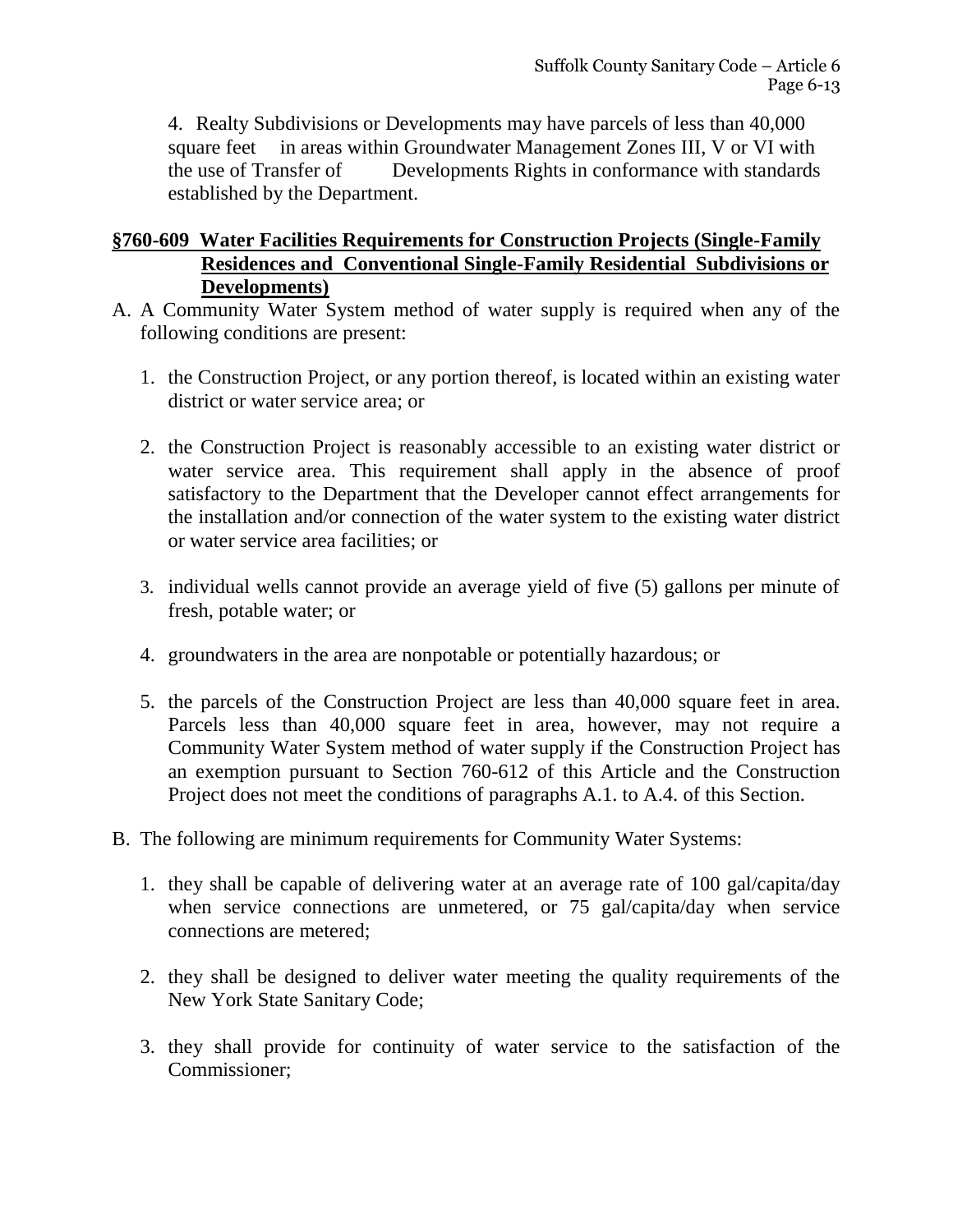- 4. they shall have at least two (2) separate wells as a source of supply; and
- 5. they shall have at least one day's available storage at design average consumption.
- 6. the relevant provisions of Part 5 of the New York State Sanitary Code and Bulletin 42 of the New York State Department of Health entitled "Recommended Standards for Water Works" will be the basis upon which all plans, specifications and reports for Community Water Systems will be reviewed for approval by the Department.
- C. Individual Water Supply Systems may be approved by the Department as the method of water supply for a Construction Project, provided all of the following conditions are met:
	- 1. the Construction Project consists of an area of at least 40,000 square feet; Clustered Realty Subdivisions must have a Population Density Equivalent equal to or less than that of a Realty Subdivision or Development of Single-Family Residences in which all parcels consist of an area of at least 40,000 square feet, and all Residential Parcels in the Clustered Realty Subdivision must consist of an area of at least 20,000 square feet each. These conditions do not apply to a Construction Project that has an exemption pursuant to Section 760-612 of this Article; and
	- 2. the Construction Project, or any portion thereof, is not located within an existing water district or water service area and is not reasonably accessible thereto, and individual wells can provide an average yield of five (5) gallons per minute of fresh potable water; and
	- 3. the Individual Water Supply Systems comply with the Department's current standards and the minimum State requirements as set forth in 10 NYCRR, Part 75, to the extent applicable to Suffolk County.

#### **§760-610 Sewage Facilities Requirements for Other Construction Projects (Other Than Single-Family Residences and Conventional Single-Family Residential Subdivisions or Developments)**

- A. A Community Sewerage System method of Sewage disposal is required for Other Construction Projects when any of the following conditions are present:
	- 1. the Other Construction Project is located within Groundwater Management Zones III, V or VI, and the Population Density Equivalent is greater than that of a Realty Subdivision or Development of Single-Family Residences in which all parcels consist of an area of at least 40,000 square feet; or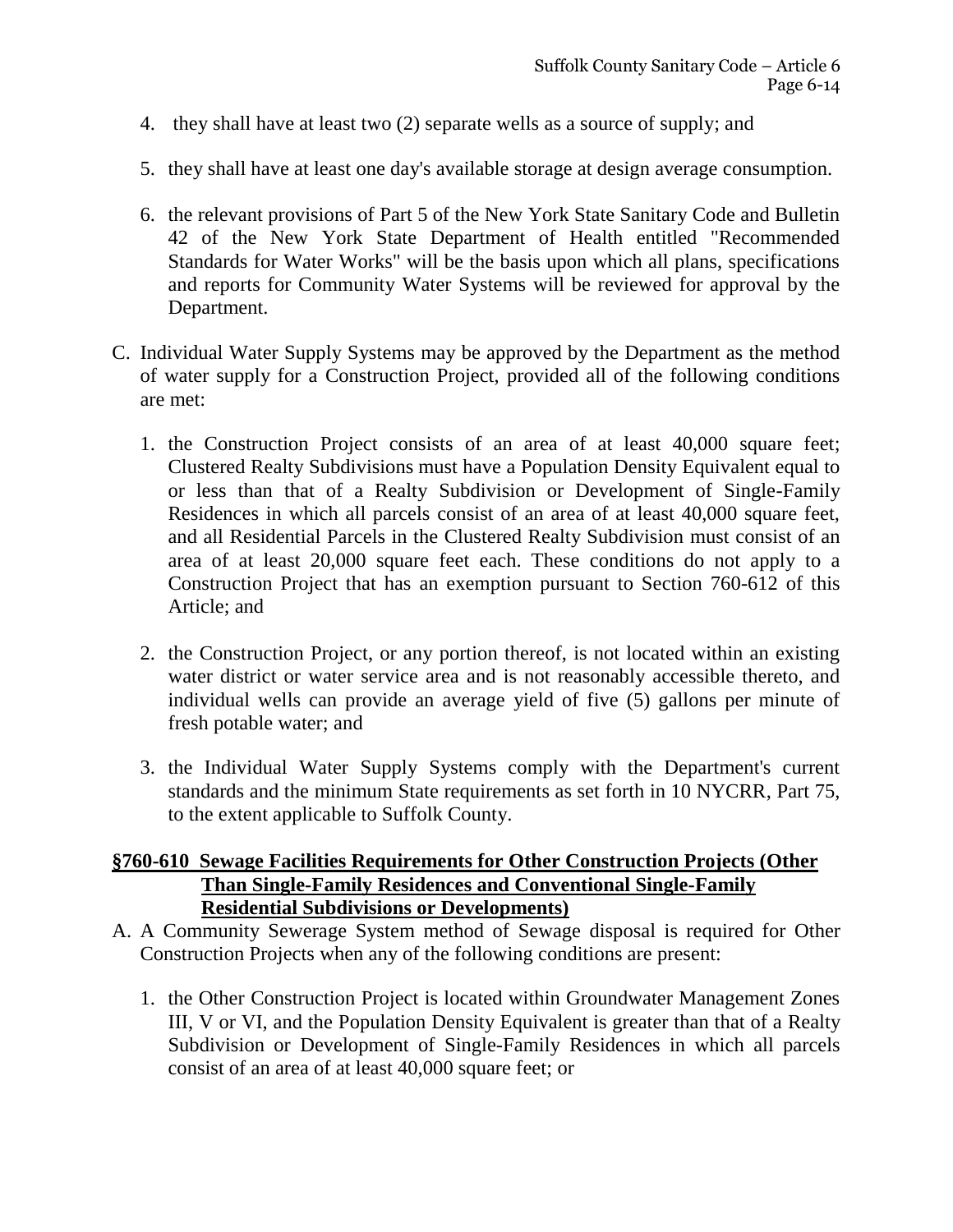- 2. the Other Construction Project is located outside of Groundwater Management Zones III, V and VI, and the Population Density Equivalent is greater than that of a Realty Subdivision or Development of Single-Family Residences in which all parcels consist of an area of at least 20,000 square feet; or
- 3. the Other Construction Project, or any portion thereof, is located within an existing sewer district. This requirement shall apply in the absence of proof satisfactory to the Department that the Developer cannot effect arrangements for the installation of the sewerage system to the existing sewer district; or
- 4. the Other Construction Project is located in an area where the subsoil or groundwater conditions are not conducive to the proper functioning of Individual Sewerage Systems or Subsurface Sewage Disposal Systems.
- B. Individual Sewerage Systems or Subsurface Sewage Disposal Systems may be approved by the Department as to the method of Sewage disposal for Other Construction Projects provided the following conditions are met:
	- 1. For Other Construction Projects located outside of Groundwater Management Zones III, V and VI;
		- a. the Population Density Equivalent is equal to or less than that of a Realty Subdivision or Development of Single-Family Residences in which all parcels consist of an area of at least 20,000 square feet; and
		- b. the Other Construction Project, or any portion thereof, is not located within an existing sewer district and is located in an area where subsoil and groundwater conditions are conductive to the proper functioning of Individual Sewerage Systems or Subsurface Sewage Disposal Systems; and
		- c. the Individual Sewerage System or Subsurface Sewage Disposal System complies with the Department's current standards and the minimum State requirements as set forth in 10 NYCRR, Part 75, to the extent applicable to Suffolk County.
	- 2. For Other Construction Projects located within Groundwater Management Zones III, V or VI;

a. the Population Density Equivalent is equal to or less than that of a Realty Subdivision or Development of Single-Family Residences in which all parcels consist of an area of at least 40,000 square feet; and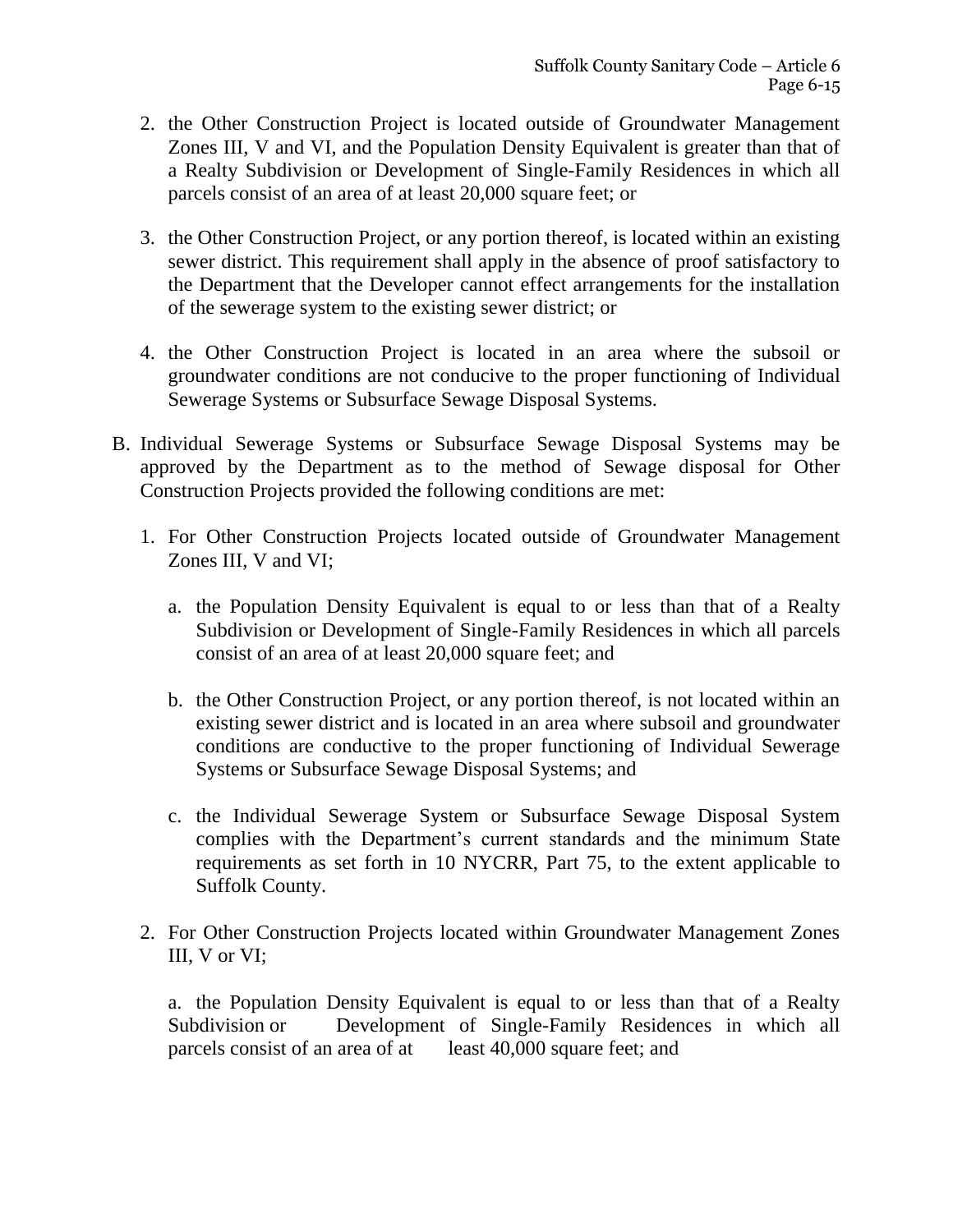- b. the Other Construction Project, or an any portion thereof, is not located within an existing sewer district and is located in an area where subsoil and groundwater conditions are conducive to the proper functioning of Individual Sewerage Systems or Subsurface Sewage Disposal Systems; and
- c. the Individual Sewerage System or Subsurface Sewage Disposal System complies with the Department's current standards and the minimum State requirements as set forth in 10 NYCRR, Part 75, to the extend applicable to Suffolk County.
- C. Modified Subsurface Sewage Disposal Systems.
- I. Modified Subsurface Sewage Disposal Systems may be approved by the Department as a method of Sewage disposal for a Construction Project or Other Construction Project, provided all of the following conditions are met:
	- 1. the construction project is located either:
		- a. within Groundwater Management Zones III, V, or VI, and the Population Density Equivalent is greater than that of a Realty Subdivision or Development of Single Family Residences in which all parcels consist of an area of at least 40,000 square feet; or
		- b. outside of Groundwater Management Zones III, V, or VI, and the Population Density Equivalent is greater than that of a Realty Subdivision or Development of Single Family Residences in which all parcels consist of an area of at least 20,000 square feet; and
	- 2. the Construction Project or Other Construction Project, or any portion thereof, is not located within an existing sewer district, or does not have the ability to connect to an existing sewer district as shown by proof satisfactory to the Department that the Developer cannot effect arrangements for the connection of the project to the existing sewer district; and
	- 3. the subsoil and groundwater conditions are conducive to the proper functioning of a Modified Subsurface Sewage Disposal System; and
	- 4. the Construction Project or Other Construction project is on a single parcel that is provided with a Community Water System, which parcel is not part of a Realty Subdivision or Development that is proposed or has already been approved by the Department; and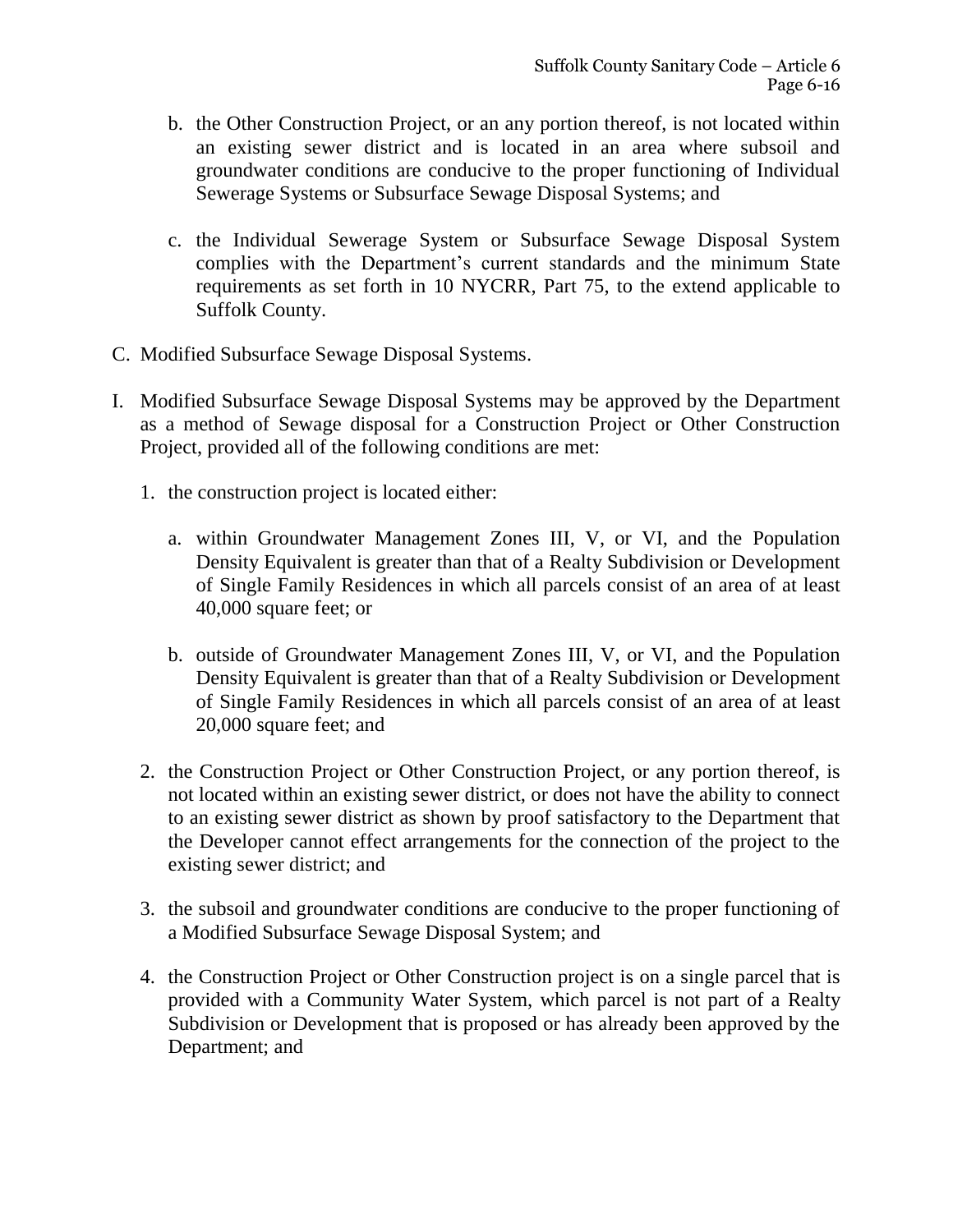- 5. the Modified Subsurface Sewage Disposal System is capable of producing a discharge of no more than 10 mg/l total nitrogen in the effluent stream where the designed Sewage treatment capacity of the system does not exceed 15,000 gallons per day; and
- 6. if an application for approval is received by the Department after February 9, 1989, two irrevocable letters of credit are issued by a bank located in New York to the Department in accordance with the following conditions:
	- a. the total amount of the two letters of credit shall equal the estimated cost of the Modified Subsurface Sewage Disposal System (the "system"), as certified by the professional engineer who designed the system and accepted by the Department as a reasonable estimated cost (the "estimated cost"); and
	- b. the first letter of credit shall be in an amount equal to 65% of said estimated cost, ("construction letter of credit"); and
	- c. the second letter of credit shall be in an amount equal to 35% of said estimated cost ("second construction letter of credit") until the final Modified Subsurface Sewage Disposal System is approved by the Department, and thereafter shall be known as the "modification letter of credit;" and
	- d. the construction letter of credit and the second construction letter of credit shall be callable by the Department simultaneously upon terms and conditions satisfactory to the Department to assure that the system is properly constructed; and
	- e. if the construction letter of credit and/or the second construction letter of credit are called by the Department, the proceeds thereof shall not be released until the system is completed and approved by the Department (except nothing contained herein shall prevent application of the proceeds by the Department for a lawful purpose requested by the Department and authorized by a court of law); and
	- f. the construction letter of credit shall be released only upon approval by the Department of the completed system and proof satisfactory to the Department that the second construction letter of credit has been converted to a modification letter of credit; and
	- g. the modification letter of credit shall serve as security to assure that any required modification of the installed system is achieved, and said letter of credit shall be released only upon a showing certified by a professional engineer, and accompanied by findings of a certified testing laboratory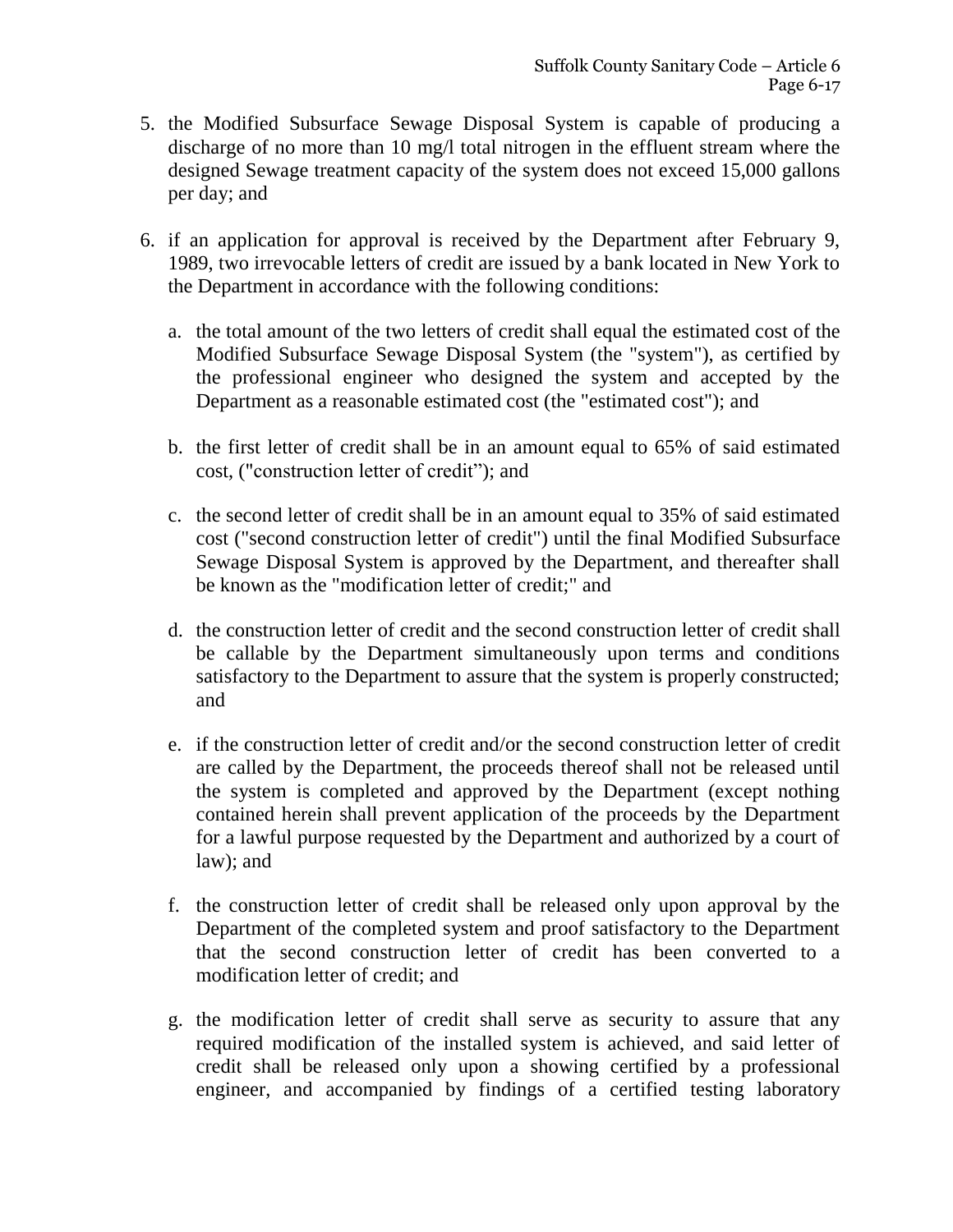reasonably consistent with any independent findings of the Department, that, for a period of three consecutive months, the monthly average effluent total nitrogen, based on no fewer than bi-weekly samples, did not exceed 10 mg/l, and building occupancy averaged over three months was not less than 80% of floor space, and actual flow was not less than 50% of design flow; and

- 7. A one-time non-refundable payment by the Developer equal to \$1.00 per gallon of total daily design Sewage flow (kitchen and sanitary) is deposited into an interest-bearing account maintained by the Department, which monies are to be used by the Department exclusively for the following purposes:
	- a. to undertake all necessary environmental reviews of a proposed permanent amendment to the Code which, if adopted, will give express authorization to the Department to approve Modified Subsurface Sewage Disposal Systems, which review is necessitated by the Board's positive declaration pursuant to the State Environmental Quality Review Act on January 17, 1989. (Upon completion of the environmental review process and payment of all costs associated therewith, the above one-time non-refundable payment shall be reduced to \$0.50 per gallon of total daily design Sewage flow [kitchen and sanitary] for all applications pending or received after the reduction to \$0.50.); and
	- b. to provide maintenance, sampling, and analysis of samples required by applicable standards or permits at facilities in Suffolk County serviced by a Modified Subsurface Sewage Disposal System, where, despite written notice to the owner and/or operator of the facility from the Commissioner that said maintenance, sampling, or analysis must be performed by a specified date, the owner and/or operator of the facility fails to comply (Owners or operators of facilities with Modified Subsurface Sewage Disposal Systems that exist as of the effective date of this subparagraph 7. shall pay the sum required by this subparagraph 7. upon renewal of the State Pollutant Discharge Elimination System ("SPDES") permit for the facility.); and
- 8. the Construction Project or Other Construction Project provides for an unpaved and uncovered area for expansion of the Modified Subsurface Sewage Disposal System that, at the option of the applicant, is either equal in size to 150% of the area of the installed Modified Subsurface Sewage Disposal System or is sufficient to allow for the installation of a Sewage treatment plant in the event that the Modified Subsurface Sewage Disposal System fails to meet the requirements of its SPDES permit. (This requirement is applicable to all applications received after February 9, 1989; applications pending as of February 9, 1989 must provide for an unpaved and uncovered area for expansion of the Modified Subsurface Sewage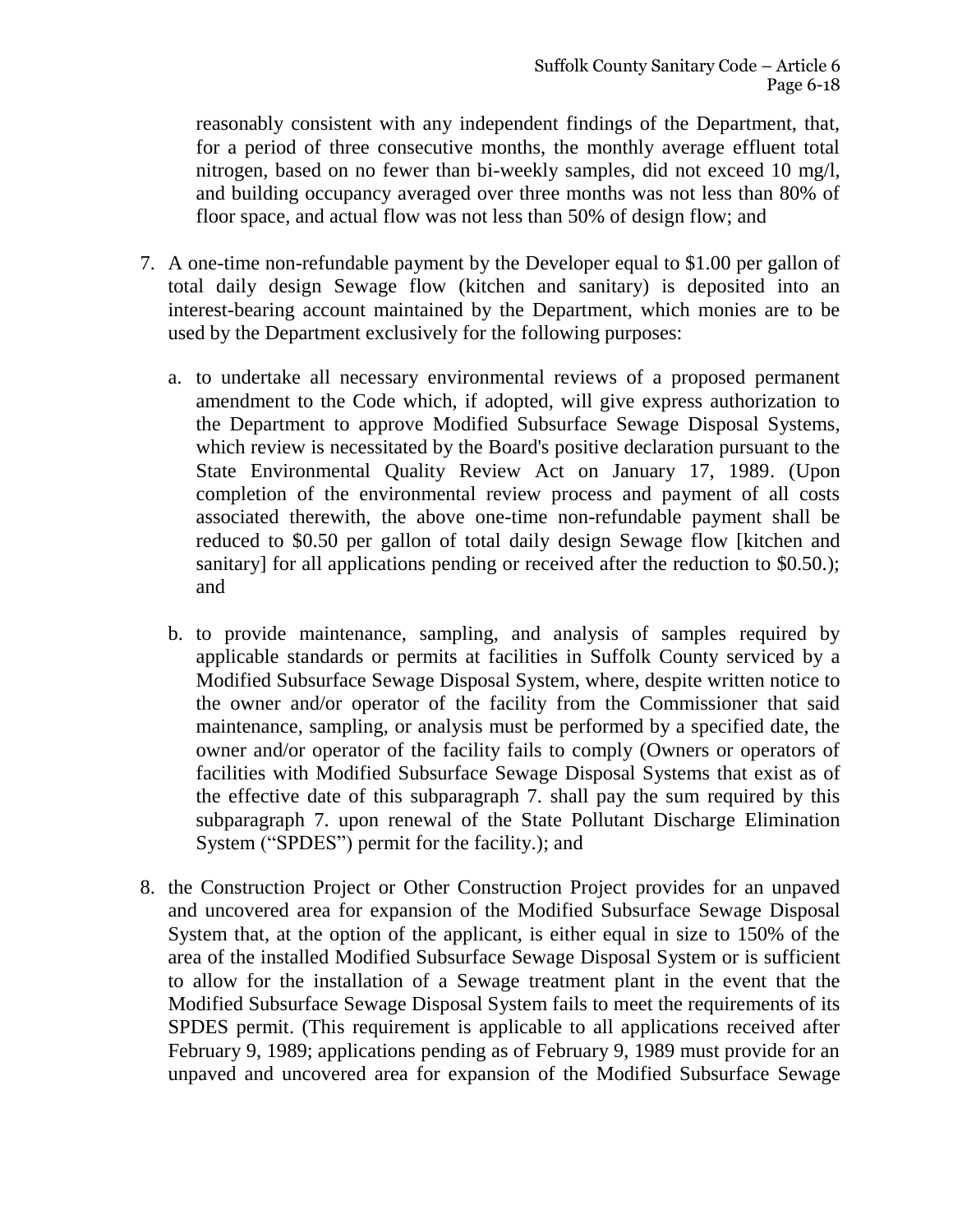Disposal System that is equal in size to 50% of the area of the installed Modified Subsurface Sewage Disposal System.); and

- 9. the Modified Subsurface Sewage Disposal System complies with the Department's current standards and the minimum State requirements as set forth in 10 NYCRR, Part 75, to the extent applicable to Suffolk County.
- II. Enforcement of Directives issued by the Commissioner pursuant to Section 760-610.C.7. Whenever the owner or operator of a Modified Subsurface Sewage Disposal System fails to comply with a written directive issued by the Commissioner pursuant to Section 760-610.C.7 to provide any maintenance, sampling, or analysis required by applicable standards or permits, the Commissioner may provide said maintenance, sampling or analysis with funds contained in the interest-bearing account described in Section 760-610.C.7, and may thereafter bring a civil action to recover said sums expended plus interest from the owner and/or operator of the facility where the Modified Subsurface Sewage Disposal System is located.
	- a. The obligation imposed upon the owner and/or operator of a facility with a Modified Subsurface Sewage Disposal System by any applicable standard or permit to provide maintenance, and to take and analyze samples, is a continuing obligation.
	- b. Nothing contained herein shall be construed to require the Commissioner or the Department to provide maintenance, sampling, or analysis of any system. The failure of the owner or operator to comply with the requirements of applicable standards or permits with regard to maintenance, sampling, or analysis shall be subject to Section 760- 218.2 of this Code. Each day or part of a day the required maintenance, sampling, or analysis is not performed shall constitute a separate violation and may further subject the owner and/or operator of the facility to additional civil penalties under any applicable law, code, statute, or regulation.
- D. An Other Construction Project within Groundwater Managements Zones III, V or VI may have a Population Density Equivalent to a Conventional Single-Family Residential Subdivision or Development with parcels less than 40,000 square feet in area using Transfer of Development Rights in conformance with standards established by the Department.
- E. An Other Construction Project within Groundwater Management Zones I, II, IV, VII or VIII may have a Population Density Equivalent to a Conventional Single-Family Residential Subdivision or Development with parcels less than 20,000 square feet in area using Transfer of Development Rights in conformance with standards established by the Department.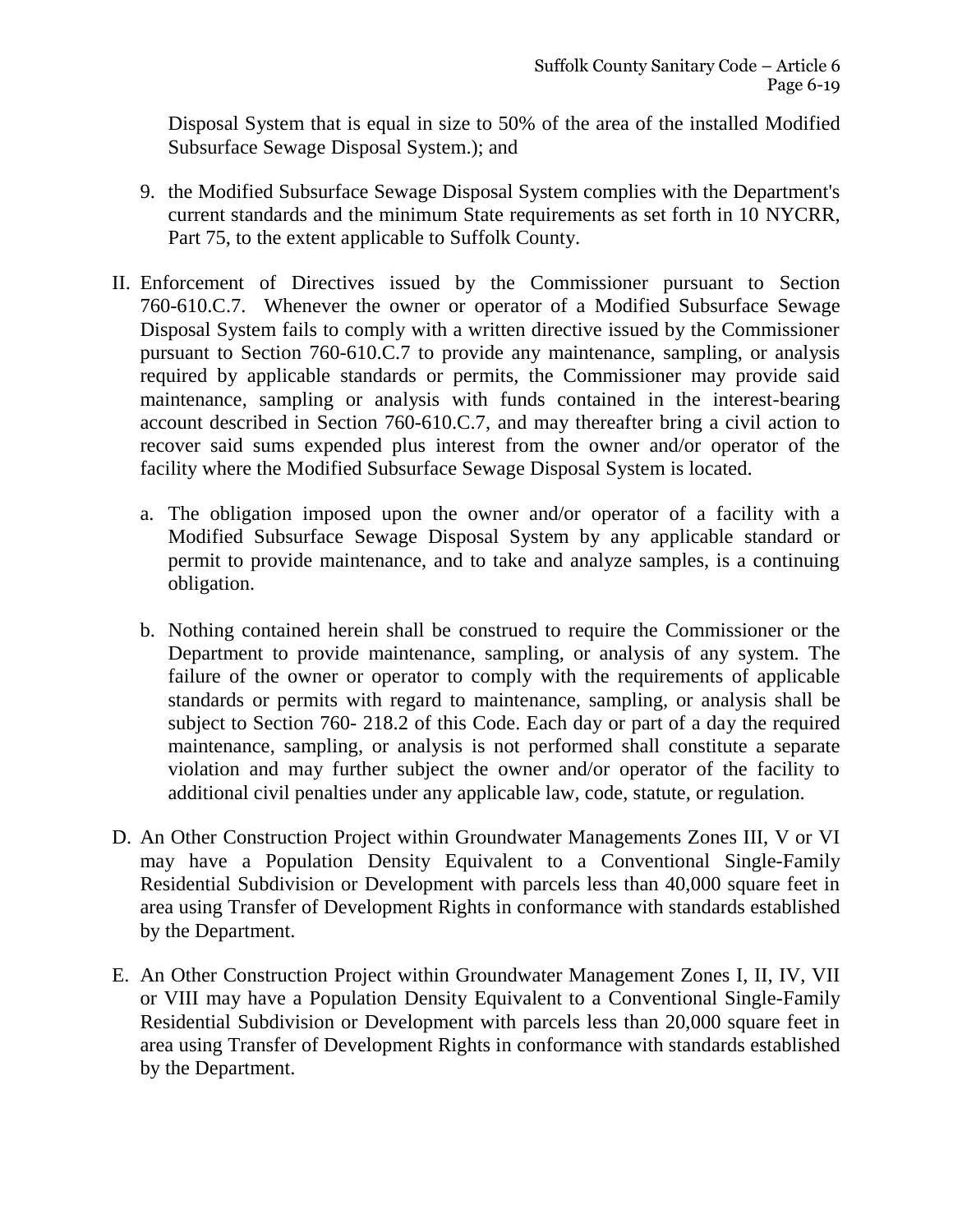#### **§760-611 Water Facilities Requirements for Other Construction Projects (Other than Single-Family Residences and Conventional Single-Family Residential Subdivisions or Developments)**

- A. A Community Water System method of water supply is required when any of the following conditions are present:
	- 1. the Other Construction Project, or any portion thereof, is located within an existing water district or water service area; or
	- 2. the Other Construction Project is reasonably accessible to an existing water district or water service area. This requirement shall apply in the absence of proof satisfactory to the Department that the Developer cannot effect arrangements for the installation and/or connection of the water system to the existing water district or water service area facilities; or
	- 3. individual wells cannot provide a sufficient yield of freshwater meeting Department requirements or standards; or
	- 4. groundwaters in the area are nonpotable or potentially hazardous; or
	- 6. the Other Construction Project has a Population Density Equivalent that is greater than that of a Realty Subdivision or Development of Single-Family Residences in which all parcels consist of an area of at least 40,000 square feet, or any parcel of the Other Construction Project has an area of less than 20,000 square feet. Parcels that have a Population Density Equivalent that is greater than that of a Realty Subdivision or Development of Single-Family Residences in which all parcels consist of an area less than 40,000 square feet may not require a Community Water System method of water supply if the Other Construction Project has an exemption pursuant to Section 760-612 of this Article and does not meet the conditions of paragraphs A.1. to A.4. of this Section.
- B. The following are minimum requirements for Community Water Systems:
	- 1. they shall be capable of delivering water at an average rate of 100 gal/capita/day when service connections are unmetered, or 75 gal/capita/day when service connections are metered; and
	- 2. they shall be designed to deliver water meeting the quality requirements of the New York State Sanitary Code; and
	- 3. they shall provide for continuity of water service to the satisfaction of the Commissioner; and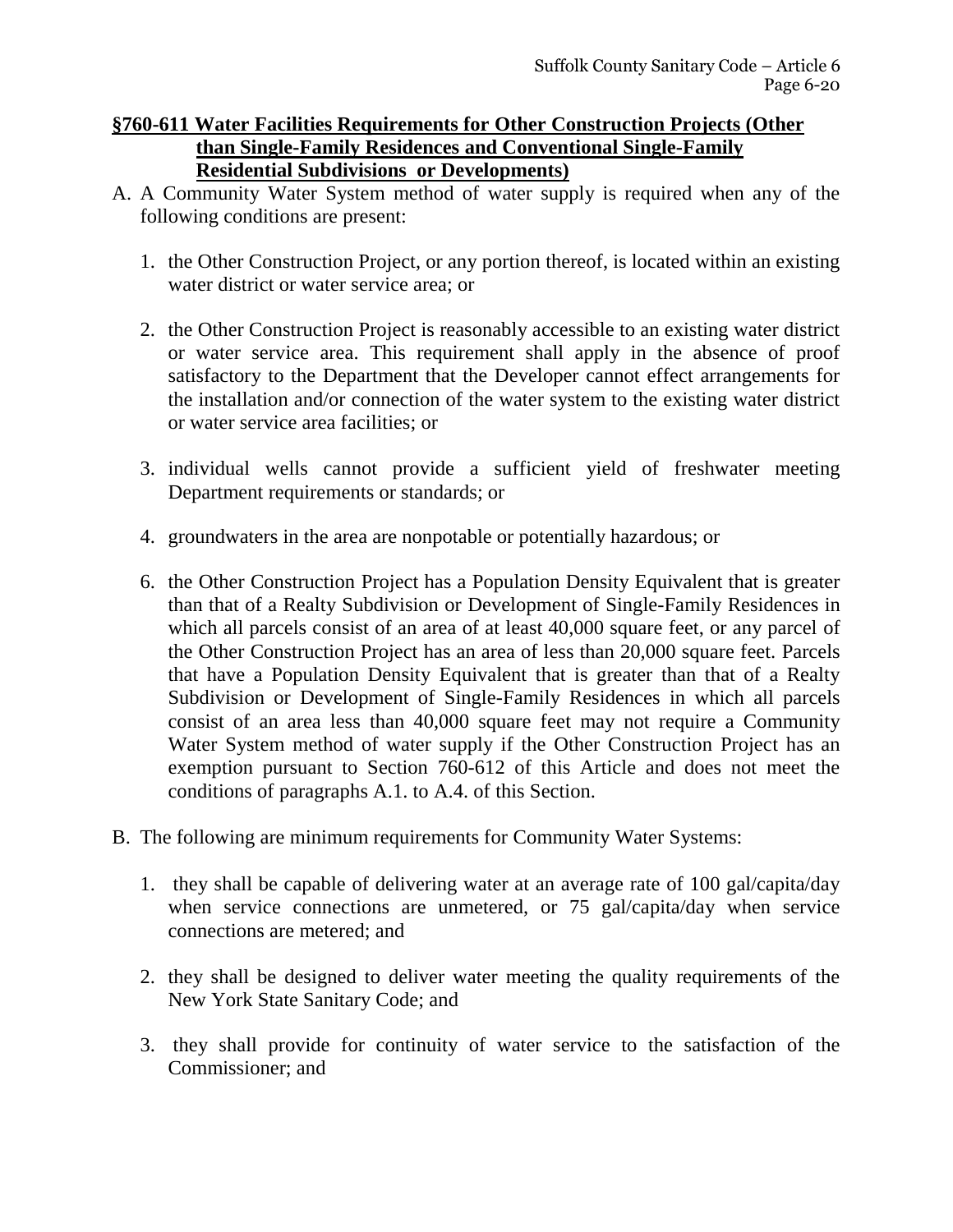- 4. they shall have at least two (2) separate wells as a source of supply; and
- 5. they shall have at least one day's average storage at design average consumption.
- 6. the relevant provisions of Part 5 of the New York State Sanitary Code and Bulletin 42 of the New York State Department of Health entitled "Recommended Standards for Water Works" will be the basis upon which all plans, specifications, and reports for Community Water Systems will be reviewed for approval by the Department.
- C. Individual Water Supply Systems may be approved by the Department as the method of water supply for an Other Construction Project provided all of the following conditions are met:
	- 1. the Population Density Equivalent of the Other Construction Project is equal to or less than that of a Realty Subdivision or Development of Single-Family Residences in which all parcels consist of an area of at least 40,000 square feet, and all parcels in the Other Construction Project consist of an area of at least 20,000 square feet each. Parcels that have a Population Density Equivalent that is greater than that of a Realty Subdivision or Development of Single-Family Residences in which all parcels consist of an area less than 40,000 square feet may be permitted to use an Individual Water Supply System if the Other Construction Project has an exemption pursuant to Section 760-612 of this Article and meets the conditions of paragraphs C.2. and C.3. of this Section; and
	- 2. the Other Construction Project, or any portion thereof, is not located within an existing water district or water service area and is not reasonably accessible thereto, and individual wells can provide sufficient yield of fresh, potable water meeting Department requirements and standards; and
	- 3. the Individual Water Supply Systems comply with the Department's current standards and the minimum requirements of the New York State Sanitary Code.

#### **§760-612 Variances, Waivers and Exemptions**

A. Variances and Waivers. The Commissioner, in his/her discretion, may grant or deny a variance or waiver from this Code and/or standards promulgated pursuant to this Code in accordance with the provisions of Section 760-220 of this Code. After a written recommendation is prepared by the designated Department staff or Board of Review, in accordance with Section 760-220 of this Code, the Commissioner may grant a variance or waiver if it will be in harmony with the general purpose and intent of this Code to protect groundwater, drinking water supplies, surface water and other natural resources, and public health, safety and welfare.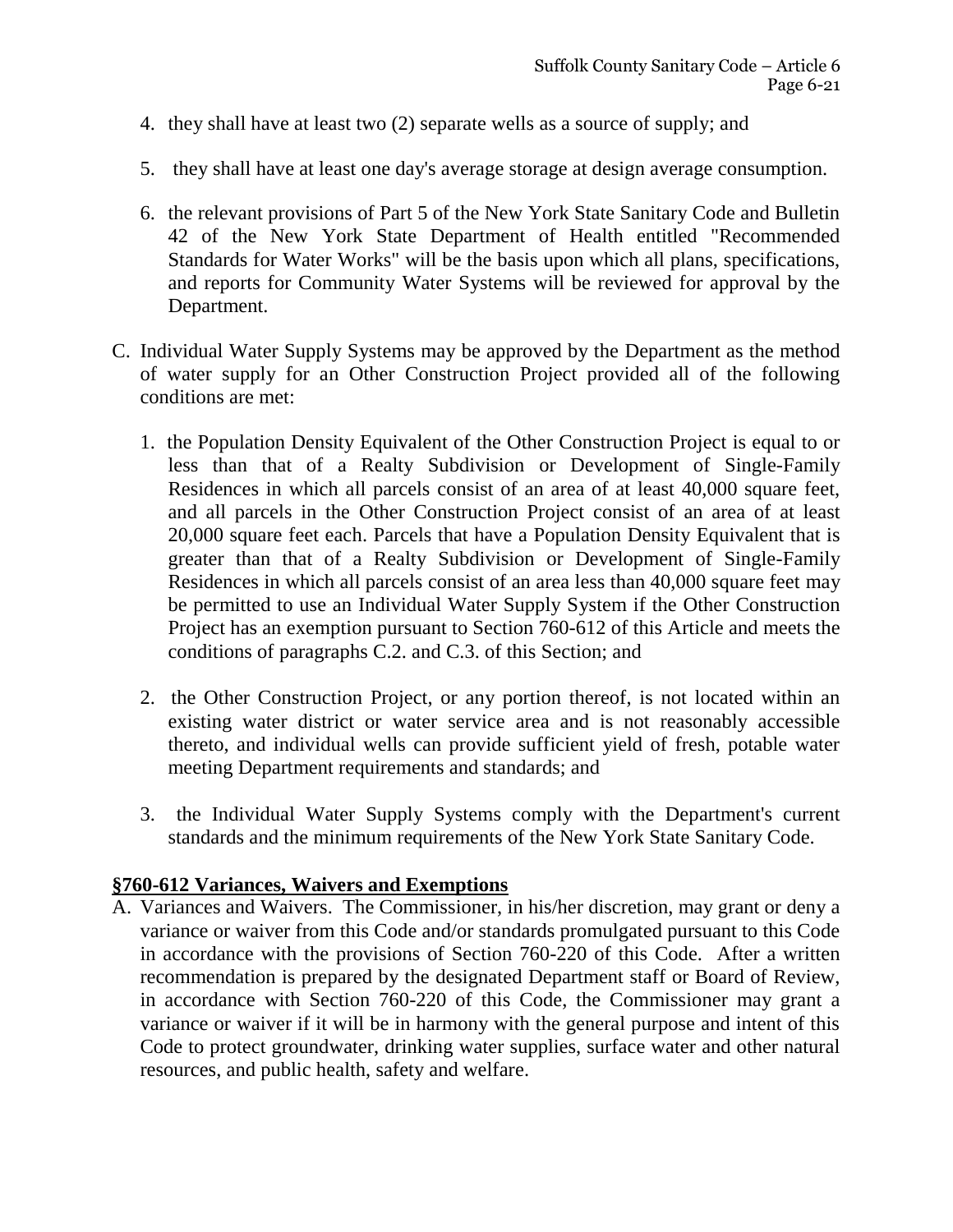- 1. The recommendation and determination of whether the variance or waiver will be in harmony with the general purpose and intent of this Code shall be made upon findings relating to the criteria below. The recommendation and determination shall include written findings and facts, prepared in accordance with Section 760- 220 of this Code, that address each of the following criteria if applicable to the variance or waiver request:
	- a. Whether the use is in general conformity with this Code;
	- b. Whether the uses of groundwater, surface water, and drinking water supplies will be impaired, taking into account the direction of groundwater flow;
	- c. Whether the application of the proposed variance or waiver to other parcels within the same Groundwater Management Zone will unreasonably impair groundwater, surface water, and/or drinking water supplies;
	- d. Whether the application is in general conformity with the latest version of the Suffolk County Comprehensive Water Resources Management Plan;
	- e. Whether granting the proposed variance or waiver will adversely affect the design of an adequate on site water supply and/or Sewage disposal system, taking into account soil conditions, depth to groundwater, direction of groundwater flow, and site specific physical conditions;
	- f. Whether the amount of Sewage flow from the project based upon Sewage flow design criteria will adversely affect groundwater, surface water and/or drinking water supplies;
	- g. Whether the application can be modified so that the project will not violate the Code;
	- h. Whether an application for a variance or waiver can be made to another municipal entity that would obviate the need for consideration of the variance or waiver application before the Department, and if it can, has such application been made and negatively ruled upon;
- 2. Economic injury and/or self-imposed hardship may not provide the sole basis for a variance or waiver from this Code.
- 3. In all applications for relief from the specific sections of this Code, the burden of proof of demonstrating that a variance or waiver should be granted shall be on the applicant.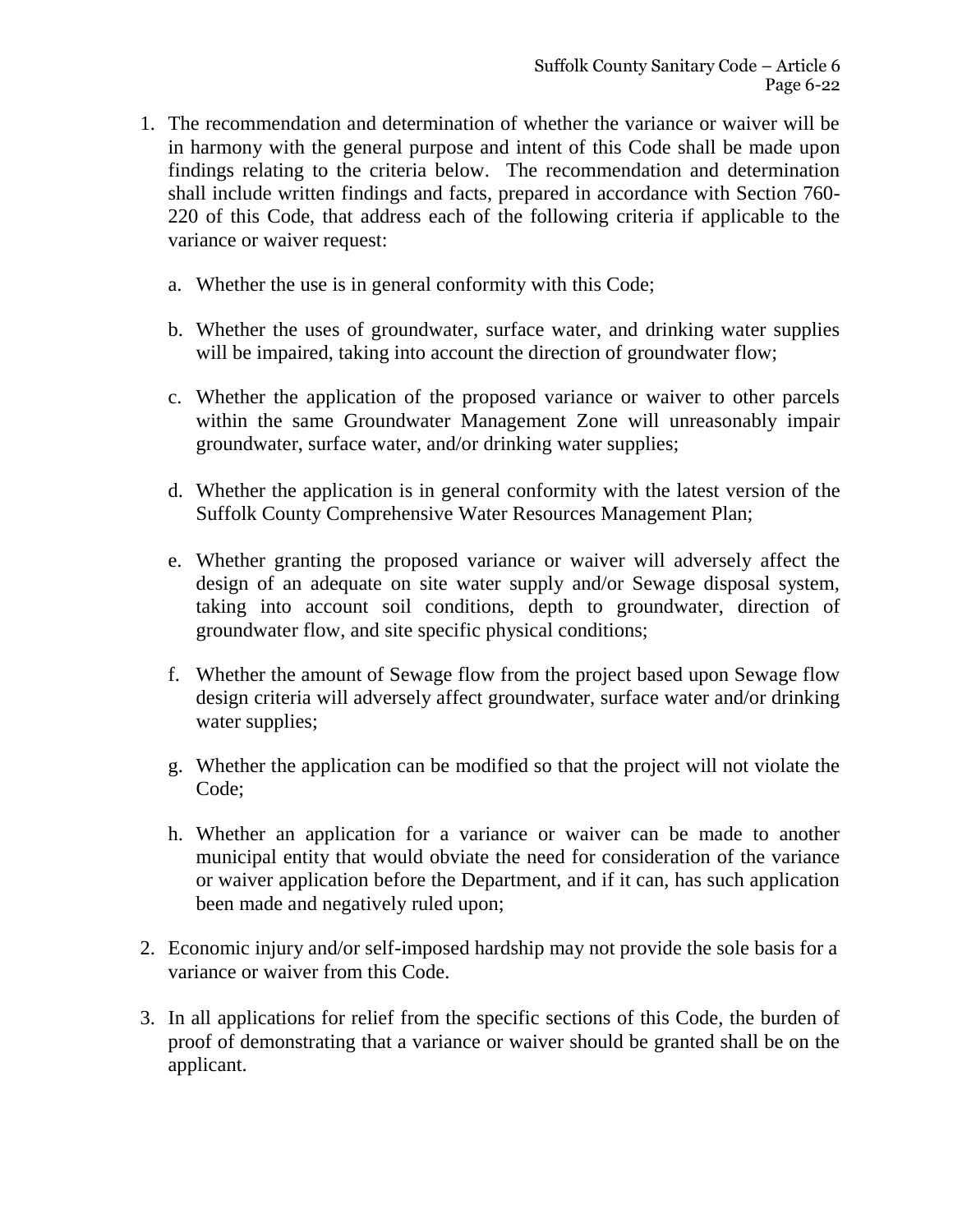- 4. The Commissioner, designated Department staff, or the Board of Review, in their discretion, may consider any other factor which has been deemed necessary to consider in order to determine or recommend whether the granting of a variance or waiver will be in harmony with the general purpose and intent of this Code, provided that the application is given notice of the additional factors and reasonable opportunity to present evidence to the Department in accordance with the provisions of Section 760-220 with regard thereto.
- 5. Development Rights originating from an existing Other Construction Project parcel(s) which exceeds the Population Density Equivalent requirements of this Article shall not be transferred to a Construction Project or Other Construction Project by the Board of Review through a variance or waiver.
- B. Exemptions. Minimum lot size and/or Population Density Equivalent requirements shall not apply to the following:
	- 1. Realty Subdivisions which have previously been approved by the Department or the New York State Department of Health that have been filed in the Office of the Clerk of the County of Suffolk;
	- 2. Developments which have previously been approved by the Department;
	- 3. Other Construction Project parcel(s) with only a single-tenant permanent structure(s) which have previously been approved by the Department's Office of Wastewater Management meeting all of the following criteria:
		- a. The permanent structure(s) has had an active, continuous use for the same purpose from the time of a previous Office of Wastewater Management approval to the time of submission of the current application to the Department for approval of water supply and Sewage disposal facilities in accordance with Section 760-606 of this Article.
		- b. The permanent structure(s) has not been vacant for a period of two  $(2)$  or more years immediately prior to the submission of the current application to the Department for approval of water supply and Sewage disposal facilities in accordance with Section 760-606 of this Article.
		- c. There is no increase in the proposed Density Load from the permanent structure(s) at the time of submission of an application to the Department compared to a previous Office of Wastewater Management approval.
		- d. For applications submitted to the Office of Wastewater Management on or after January 1, 2018 for approval of water supply and Sewage disposal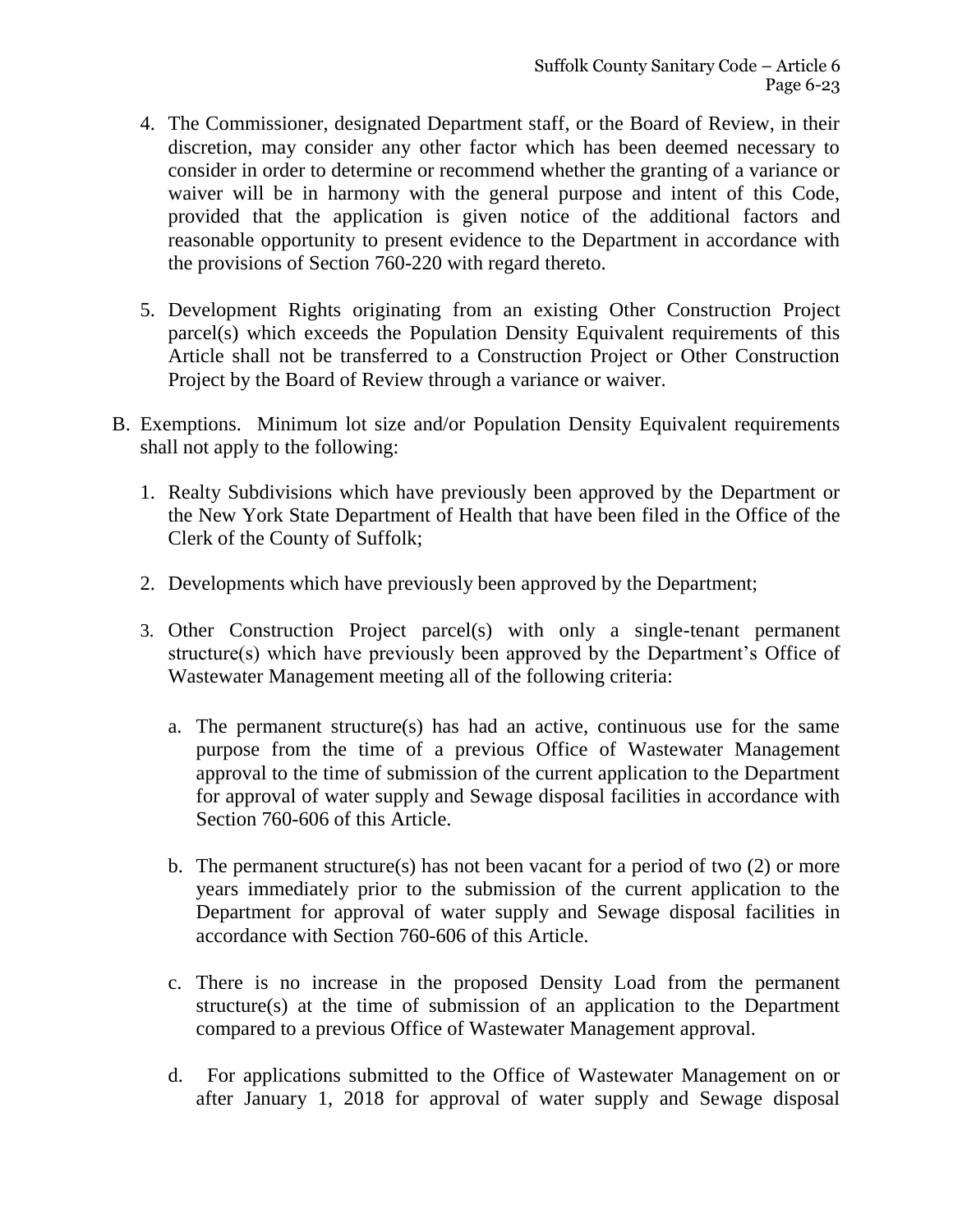facilities in accordance with Section 760-606 of this Article, there is less than a 10% increase in the footprint or gross floor area, whichever is greater, of the permanent structure, but in no event exceeding a total increase in area of 1,000 square feet. For purposes of determining the percentage of increase, the Office of Wastewater Management shall compare the footprint or gross floor area of previous applications submitted to the Office for the same permanent structure.

- e. Applications submitted to the Office of Wastewater Management prior to January 1, 2018 for such approvals shall be governed by Section 760-609 of the Suffolk County Sanitary Code as it existed on December 31, 2017.
- f. The Other Construction Project does not involve the total replacement of a permanent structure(s) or Major Reconstruction of a permanent structure(s);
- 4. Other Construction Project parcel(s) with multi-tenant permanent structure(s) which have previously been approved by the Department's Office of Wastewater Management meeting all of the following criteria:
	- a. The multi-tenant permanent structure(s) has not had more than 50% of the tenant spaces vacant for a period of more than two (2) years immediately prior to the time of submission of the current application to the Department for approval of water supply and Sewage disposal facilities in accordance with Section 760-606 of this Article.
	- b. There is no increase in the proposed Density Load from the permanent structure(s) at the time of submission of an application to the Department compared to a previous Office of Wastewater Management approval.
	- c. For applications submitted to the Office of Wastewater Management on or after January 1, 2018 for approval of water supply and Sewage disposal facilities in accordance with Section 760-606 of this Article, there is less than a 10% increase in the footprint or gross floor area, whichever is greater, of the permanent structure, but in no event exceeding a total increase in area of 1,000 square feet. For purposes of determining the percentage of increase, the Office of Wastewater Management shall compare the footprint or gross floor area of previous applications submitted to the Office for the same permanent structure.
	- d. Applications submitted to the Office of Wastewater Management prior to January 1, 2018 for such approvals shall be governed by Section 760-609 of the Suffolk County Sanitary Code as it existed on December 31, 2017.
	- e. The Other Construction Project does not involve the total replacement of a permanent structure(s) or Major Reconstruction of a permanent structure(s);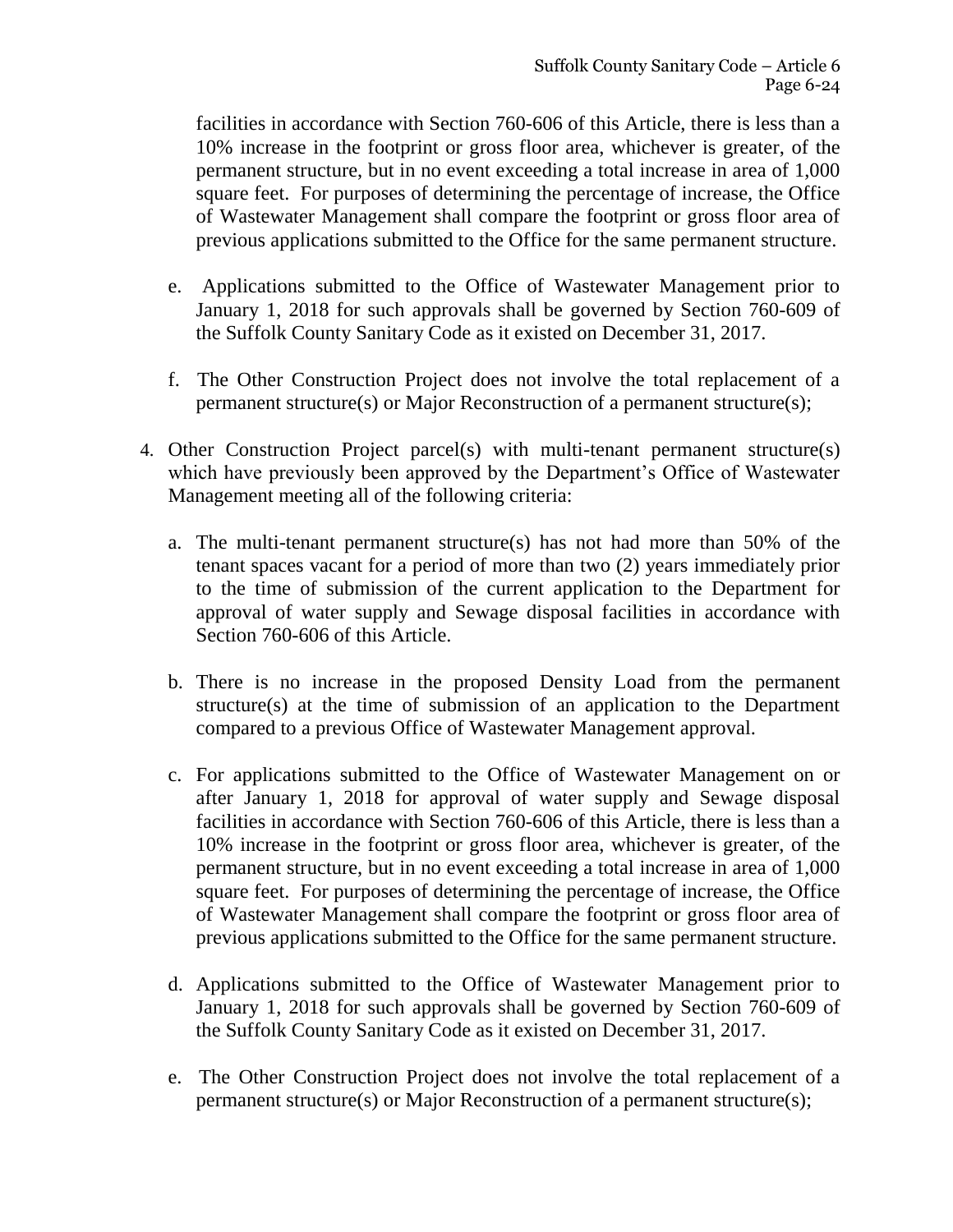- 5. Developments, other than Realty Subdivisions, which have been approved by a town or village planning or zoning board of appeals prior to January 1, 1981, and which met the requirements of the Department in effect at that time;
- 6. A Single-Family Residence on a parcel which appeared as separately assessed on the Suffolk County Tax Map as of January 1, 1981, which presently constitutes a buildable parcel under applicable municipal zoning ordinances and which met the Department requirements in effect on January 1, 1981. No automatic exemption of these requirements of this Article shall be granted where five (5) or more of such parcels are owned by a Developer.

## **§760-613 I/A OWTS Sewage Facilities Requirements for Existing Other Construction Projects**

- A. At the time an application is made to the Department for approval of water supply and Sewage disposal facilities in accordance with Section 760-606 of this Article, an I/A OWTS shall be required by the Department as the method of Sewage disposal for an Other Construction Project which has existed prior to January 1, 2018, if all of the following conditions exist:
	- 1. The Other Construction Project meets the following criteria:
		- a. There is no increase in the current Density Load established by a previous approval using current Department Density Loading Rates and such previous approval shall have included either:
			- I. Permits issued by the Department's Division of Environmental Quality;
			- II. Permits which have been previously issued by the Department's Division of Public Health for temporary residences or food establishments; or
			- III. Town or village approvals which were granted prior to January 1, 1981, and which met the requirements of the Department in effect at that time.
	- 2. The existing permanent structure must be habitable according to current building codes at the time of application for Department of approval of water supply and Sewage disposal facilities in accordance with Section 760-606 of this Article.
	- 3. The existing Other Construction Project meets one (1) of the following criteria at the time of current application to the Department for approval of water supply and Sewage disposal facilities in accordance with Section 760-606 of this Article:
		- a. the Other Construction Project is located within Groundwater Management Zones III, V or VI, and the Population Density Equivalent is greater than that of a Realty Subdivision or Development of Single-Family Residences in which